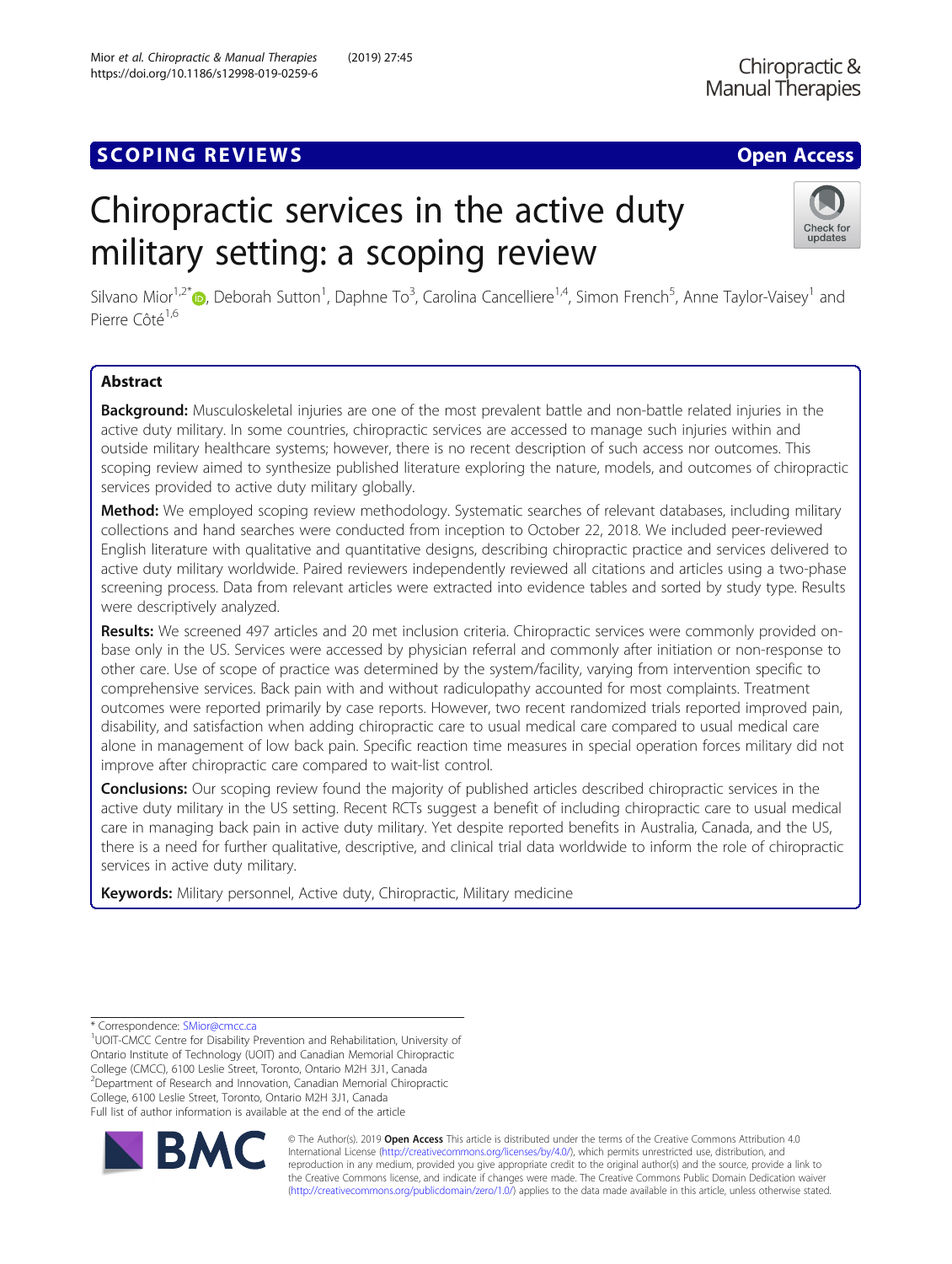# Background

Musculoskeletal injuries significantly affect the health and operational readiness of active military personnel. They are one of the most prevalent battle and non-battle related injuries in theatre [[1,](#page-17-0) [2](#page-17-0)]. Analysis of United States (US) Navy Physical Evaluation Board data between February 2005 and February 2006 indicated that musculoskeletal diagnoses were frequent (43%), with back pain (29%) being the most common musculoskeletal diagnosis [\[3](#page-17-0)]. Musculoskeletal injuries are also one of the most common reasons for Canadian Armed Forces (CAF) personnel not being deployed [\[4\]](#page-17-0), and were responsible for 42% of all medical releases in 2013 [[5\]](#page-17-0). In addition, neck pain is an important aeromedical problem. Fiftyone percent (51.7%) of Swedish Air Force aviators reported experiencing neck pain [[6\]](#page-17-0), while 53.3% of rotary-wing crew and 69% of fast-jet crew reported neck pain in the Royal Air Force [[7\]](#page-17-0).

In the active military setting, musculoskeletal conditions are associated with lost productivity due to sick parade attendance, lost duty days [[1,](#page-17-0) [8](#page-17-0), [9\]](#page-17-0), and impact the ability to deploy [\[5](#page-17-0)]. The probability of returning to full duties decreases with time spent away from duties  $[10]$  $[10]$ , and the potential long term sequelae include limited duty assignment or early termination of service [\[8](#page-17-0)]. In addition to related costs for treatment interventions, medical discharge increases resource expenditures resulting from the recruitment and training of replacement recruits [\[2](#page-17-0)].

Evidence-based interventions for musculoskeletal injuries include a focus on active versus passive treatment, structured education, exercise, and manual and cognitive behavioural therapies [[11](#page-17-0)]. Musculoskeletal programs of care in the military setting are frequently delivered in a multidisciplinary healthcare environment. Access to these programs of care by military personnel most often occurs through a traditional gatekeeper physician referral [[12\]](#page-17-0), or through a non-traditional gatekeeper such as a physical therapist [\[13\]](#page-17-0); personnel are referred to other musculoskeletal healthcare providers, or to team assessment and management [[14](#page-17-0), [15](#page-17-0)].

Available reviews have compared or described chiropractic services within both military and veteran healthcare systems in combination  $[16–18]$  $[16–18]$  $[16–18]$  $[16–18]$  $[16–18]$ . A 2009 review described chiropractic services in military and veteran healthcare systems in the US and Canada, but concluded that there was a need to evaluate the processes, policies, practices, and effectiveness of chiropractic services in these settings [\[17\]](#page-17-0). However, no recent knowledge syntheses have summarized the integration of chiropractic services in global military healthcare systems solely within an active duty military population. In particular, to our knowledge there is no current review of the literature describing chiropractic services and its utilization, scope of practice, and policies in the active duty military worldwide. Such a review can assist in informing the role of chiropractic services in this population.

Therefore, the objective of this scoping review was to document the current global state of knowledge related to chiropractic services in the active duty military setting with respect to: 1) access of chiropractic services; 2) chiropractic scope of practice, e.g. procedures, processes, and actions; 3) service model and location; and 4) type of condition treated, duration, and outcomes of treatment provided to active duty military members.

# Methods

We employed scoping review methodology to collect and organize relevant information to synthesize the available evidence addressing our broad research question [\[19](#page-17-0)]. We applied the scoping review framework of Arksey and O'Malley [\[19](#page-17-0)] and successive recommendations [\[20](#page-17-0)–[22\]](#page-17-0) for conducting and reporting scoping reviews. Consistent with this framework, we did not critically appraise the methodology of reviewed articles [[19](#page-17-0)–[21](#page-17-0)]. This review is reported against the PRISMA extension for scoping reviews (PRISMA-ScR) [[22\]](#page-17-0).

# Stage 1: identifying the research question

Our scoping review was guided by the following broad research question: What is published in the peerreviewed literature regarding the access, scope of practice, service models, conditions treated and outcomes related to chiropractic care for active duty military members?

# Stage 2: identifying relevant articles

Our search strategy was developed in consultation with a health sciences librarian, and a second librarian reviewed the search for completeness using the Peer Review of Electronic Search Strategies (PRESS) Checklist [[23](#page-18-0), [24](#page-18-0)]. The search strategy was first developed in MEDLINE (Ovid®) and subsequently adapted to the other databases. The search terms included subject headings specific to each database (e.g., MeSH in MEDLINE) [\[25](#page-18-0)] and free text words relevant to utilization of chiropractors and chiropractic services were combined with terms relevant to the army and active duty military (see Additional file [1](#page-17-0) for full MEDLINE search strategy).

We searched MEDLINE, Ovid MEDLINE In-Process and Other Non-Indexed Citations, PsycINFO, Cochrane Central Register of Controlled Trials, and Embase, through Ovid Technologies, Inc.; CINAHL Plus through EBSCOhost from inception to September 15, 2018; and the Military & Government Collection through EBSCOhost; and the Military Database through ProQuest from inception to October 22, 2018. The reference lists of relevant articles were hand searched for additional articles not identified from the electronic database search.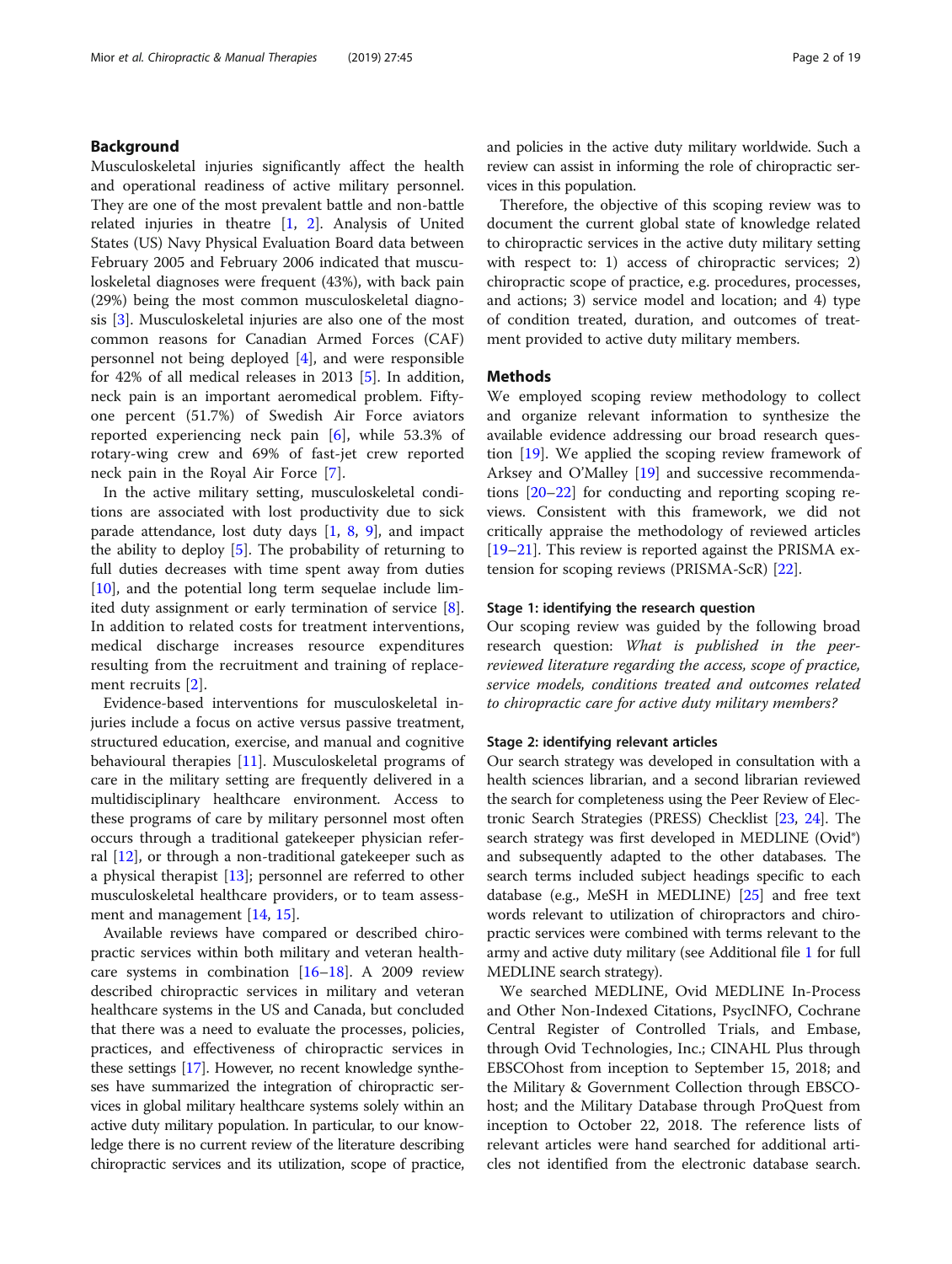# Stage 3: article selection

# Inclusion and exclusion criteria

Eligible studies met the following criteria: 1) published in the peer-reviewed literature; 2) written in the English language; 3) were any primary qualitative or quantitative designs, including qualitative studies, randomized controlled trials, quasi-randomized trials, cohort, crosssectional, case report and case series designs; 4) described chiropractic services; and 5) the study population included active duty military personnel, the National Guard, or reservists. Study exclusion criteria included: narrative and systematic reviews, letters, editorials, commentaries, unpublished manuscripts, dissertations, government reports, books and book chapters, conference proceedings, meeting abstracts, lectures and addresses, consensus development statements, informal communication, e.g. blogs, podcasts, email, cadaveric or animal studies, and nonactive military members, e.g. veterans.

### Screening and agreement

Eligible articles were selected through a two-phase screening process. In Phase 1, two of the authors (DS, DT) independently screened titles and abstracts to determine eligibility. Articles were classified as relevant, possibly relevant, or irrelevant. In Phase 2, the same reviewers independently reviewed full text manuscripts of relevant and possibly relevant articles to make a final determination of eligibility. Reviewers met to solve disagreements and reach consensus in both phases. We involved a third independent reviewer (SM) if consensus could not be reached. We contacted authors when additional information was needed to confirm article relevance.

### Stage 4: data charting

We extracted the following data from the relevant articles (when available): 1) study description (study design, country of origin, service model and branch, and study population); 2) type of condition and duration; 3) chiropractic services provided; and 4) study findings (e.g. utilization of chiropractic services, patient outcomes, satisfaction). One review author (DS) extracted the data which were independently checked by a second review author (SM) to minimize error.

Stage 5: collating, summarizing, and reporting the results We employed a 'descriptive-analytical' method within the narrative tradition to summarize the data and include the following [\[27\]](#page-18-0):

- 1. Descriptive numerical analysis: The nature and distribution of the articles were examined with respect to the total number of articles, year of publication, country where studies were conducted, study population, and study design.
- 2. Narrative summary of included study findings: We classified the studies according to our review objectives: 1) access to chiropractic services; 2) chiropractic scope of practice, e.g. procedures, processes, and actions; 3) service model and location of delivery; and 4) type of condition treated, duration and outcomes of treatment provided for active duty military members globally. Where relevant and where possible, we extracted the 95% confidence intervals around any point estimates provided.
- 3. Implication of results: We reported the findings according to our objective of describing the published literature on utilization, scope of practice, and policies related to chiropractic services for active duty military members globally.

# Results

Our search yielded 674 citations. We removed 154 duplicates and screened 520 articles [\(Fig](#page-3-0). 1). During Phase I screening, we excluded 461 articles, and a further 39 articles following Phase II screening. We contacted two authors for clarification, one regarding military status of participants and one to clarify treatment specifics of chiropractic care provided. However, neither author responded; these two articles were excluded. Twenty articles were included in this review [\[12,](#page-17-0) [16](#page-17-0), [28](#page-18-0)–[45\]](#page-18-0).

# Descriptive numerical analysis

Table [1](#page-4-0) summarizes the key findings from the relevant articles. Research on the utilization, scope of practice, and policies related to chiropractic services for active duty military members globally is a small and relatively recent body of literature, with the earliest included study published in 2006. The studies were most commonly conducted in the United States ( $n = 17$ ) [[16](#page-17-0), [28](#page-18-0)–[32,](#page-18-0) [34](#page-18-0)–[43](#page-18-0), [45](#page-18-0)], with one conducted in Australia  $(n = 1)$  [\[33\]](#page-18-0), and two in Canada  $(n = 2)$  [[12](#page-17-0), [44](#page-18-0)]. Most studies were cross-sectional  $(n = 9)$  [\[12](#page-17-0), [28,](#page-18-0) [31](#page-18-0)–[37](#page-18-0)], six were case reports [[38](#page-18-0)–[43](#page-18-0)], three were randomized controlled trials [\[29,](#page-18-0) [30](#page-18-0), [45](#page-18-0)], and two were qualitative designs [[16](#page-17-0), [44](#page-18-0)].

# Location and access to chiropractic services

Six case reports [\[38](#page-18-0)–[43](#page-18-0)], three randomized controlled trials [\[29](#page-18-0), [30](#page-18-0), [45\]](#page-18-0), and one cross-sectional study [\[12\]](#page-17-0) described chiropractic services provided to active duty military personnel worldwide. In North America, chiropractic services were reported as initiated through referral from a primary care provider (gatekeeper) following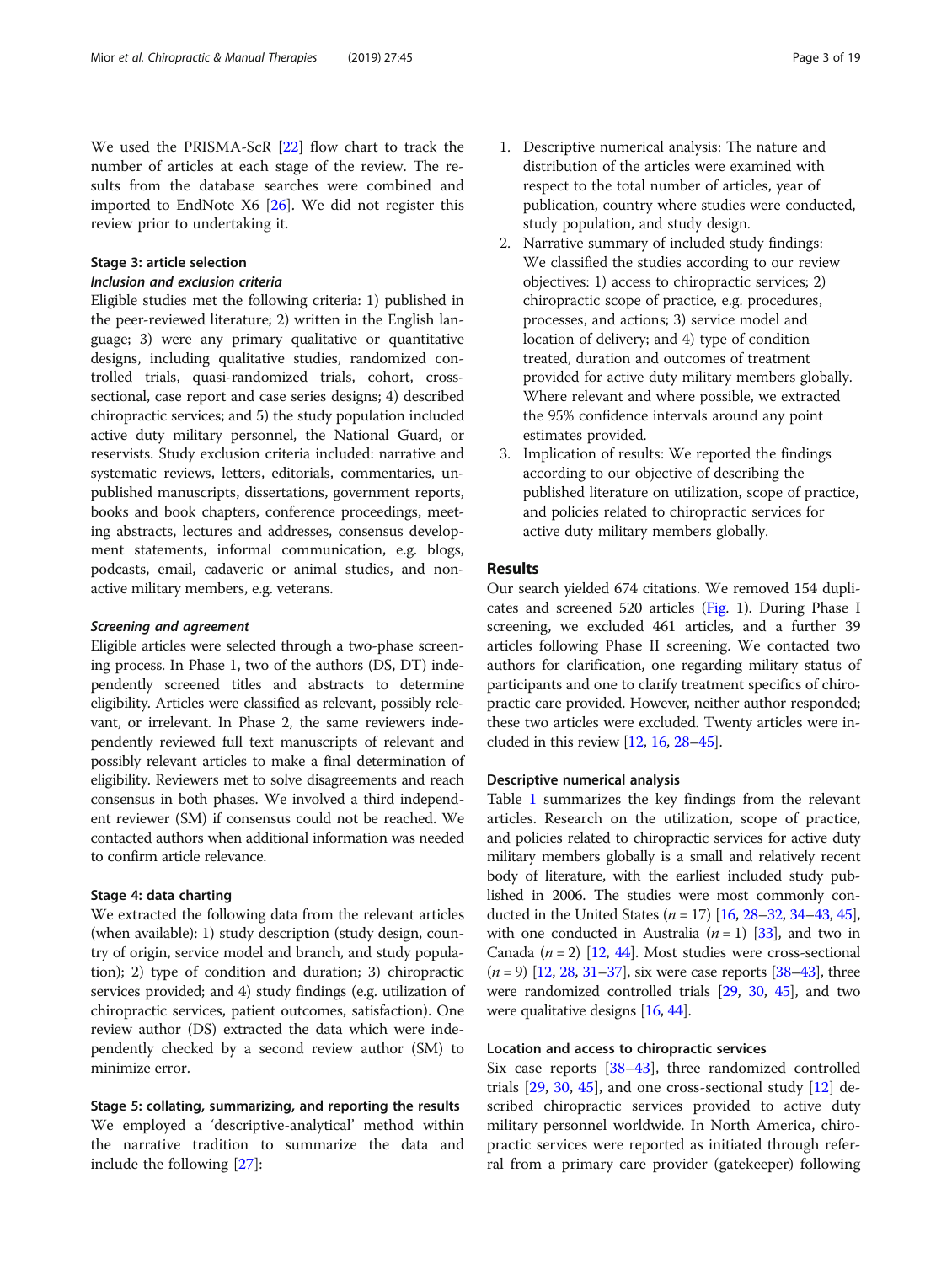<span id="page-3-0"></span>

initial assessment, except in the randomized controlled studies where access was predetermined by study design [[29,](#page-18-0) [30,](#page-18-0) [45](#page-18-0)].

As reported in the included articles, patients typically accessed chiropractic services through a gatekeeper, and were seen primarily for musculoskeletal conditions [[16](#page-17-0), [44](#page-18-0)]. The referral for chiropractic services may occur after the initial assessment, but most often occurred after initiation and non-response from other interventions [\[16,](#page-17-0) [41](#page-18-0), [44](#page-18-0)]. Such other interventions included prescribed medication, diagnostic imaging, e.g. radiographs, magnetic resonance imaging, physical therapy, and referral to other healthcare services, e.g. pain clinic, specialist consultation. Direct access by active duty military personnel to chiropractic care was not reported in any included study.

Dunn et al. [[16](#page-17-0)] in their qualitative study noted that chiropractic care was initiated into the US Department of Defense (DoD) in response to legislative

action (1993–2009), and service has grown to 49 Military Health System commands. A survey to identify complementary and alternative medicine use at fourteen Military Treatment Facilities reported 92% of these facilities offered chiropractic services in 2005 compared to 85% in 2009 [\[34\]](#page-18-0). Additionally, the Military Health System Complementary and Alternative Medicine survey identified 55% of US Military Treatment Facilities offered chiropractic services in 2013 [[31](#page-18-0)]. However, in 2005, 54% of active duty personnel resided in areas served by chiropractic clinics, with the remainder not served because of living overseas (14%), in remote areas (5%), or on bases with no chiropractic clinics (28%) [\[28\]](#page-18-0).

In one Canadian study [\[12](#page-17-0)], chiropractic care was provided on-base in one location; however, this is no longer the case. Currently in Canada, chiropractic care is an eligible health benefit to CAF personnel and is accessed off-base, outside the military health system  $[44]$  $[44]$ .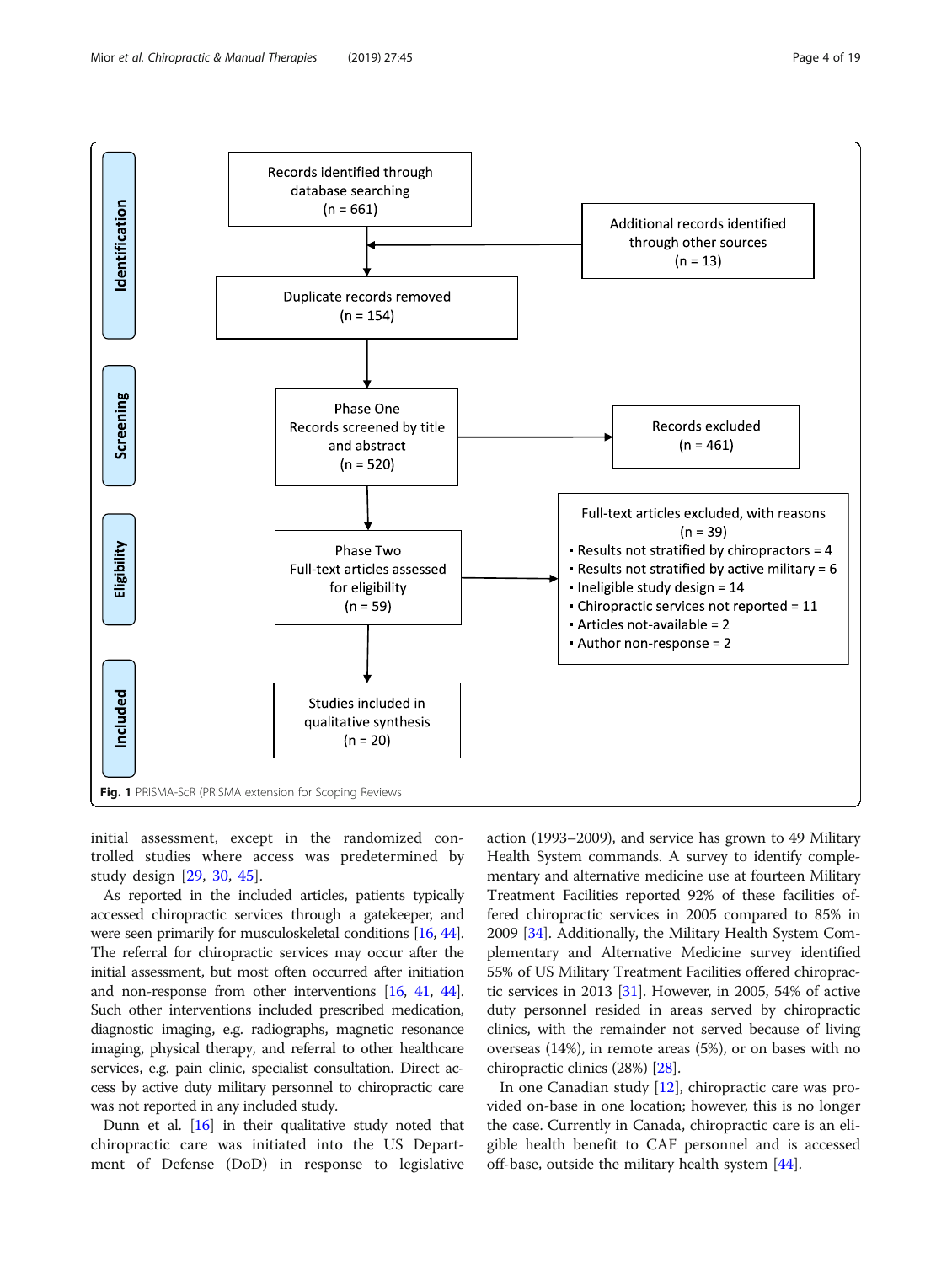<span id="page-4-0"></span>

| First<br>Author,<br>Year | Country, Service<br>Branch, Service<br>Location, | Population,<br>Number,<br>Groups        | Condition and<br>Duration              | Treatment                                               | Key Findings: visit-specific<br>information, outcomes,<br>adverse events                                                      |                                                                                                                                                 |  |
|--------------------------|--------------------------------------------------|-----------------------------------------|----------------------------------------|---------------------------------------------------------|-------------------------------------------------------------------------------------------------------------------------------|-------------------------------------------------------------------------------------------------------------------------------------------------|--|
|                          | Randomized<br>Control Trials                     |                                         |                                        |                                                         |                                                                                                                               |                                                                                                                                                 |  |
| DeVocht<br>2019 [45]     | <b>United States</b><br>Blanchfield Army         | Personnel On-<br>base                   | Little or no<br>body pain              | CMT: HVLA SMT to<br>cervical, thoracic,                 | Mean age $33 \pm 5.6$ years;<br>male 100%                                                                                     |                                                                                                                                                 |  |
|                          | Community<br>Hospital, KY<br>SOF                 | CMT 4 visits over<br>2 weeks $(n = 60)$ | (avg pain intensity<br><4 on 10 scale) | lumbopelvic areas,<br>as indicated                      | Pain intensity: median<br>(range): 2.0 (0-3.0)                                                                                |                                                                                                                                                 |  |
|                          |                                                  | vs Wait-list Control<br>$(n = 60)$      |                                        | Wait-list Control:<br>no treatment                      | Primary Outcome: Mean<br>change (95% CI) between<br>CMT and wait-list control<br>at 2 weeks not statistically<br>significant: |                                                                                                                                                 |  |
|                          |                                                  |                                         |                                        |                                                         | Hand simple reaction<br>time: -3.49 (-24.75 to 18.77)                                                                         |                                                                                                                                                 |  |
|                          |                                                  |                                         |                                        |                                                         | Foot simple reaction time:<br>0.97 (-18.04 to 19.98)                                                                          |                                                                                                                                                 |  |
|                          |                                                  |                                         |                                        |                                                         | Choice reaction time: 3.49<br>$(-14.40 \text{ to } 21.39)$                                                                    |                                                                                                                                                 |  |
|                          |                                                  |                                         |                                        |                                                         | Fitt's Law test response<br>time: 0.99 (-0.37 to 2.35)                                                                        |                                                                                                                                                 |  |
|                          |                                                  |                                         |                                        |                                                         | t-wall response time: $-0.41$<br>$(-1.24 \text{ to } 0.41)$                                                                   |                                                                                                                                                 |  |
|                          |                                                  |                                         |                                        |                                                         | Secondary Outcome:                                                                                                            |                                                                                                                                                 |  |
|                          |                                                  |                                         |                                        |                                                         |                                                                                                                               | Mean change (95% CI) pre-<br>and post-reaction response<br>time at visit 2 and final visit<br>in favor of CMT for t-wall<br>response time only. |  |
|                          |                                                  |                                         |                                        |                                                         |                                                                                                                               | Visit 2 t-wall response<br>time:-0.90 $(-1.71$ to $-0.09)$                                                                                      |  |
|                          |                                                  |                                         |                                        |                                                         | Final Visit t-wall response<br>time: $-0.75$ ( $-1.43$ to $-0.06$ )                                                           |                                                                                                                                                 |  |
|                          |                                                  |                                         |                                        |                                                         | Adverse events: 0 related<br>to trial procedures 4 related<br>to activities                                                   |                                                                                                                                                 |  |
| Goertz,                  | United States                                    | On-base                                 | Acute LBP                              | CMT: including                                          | Mean age 26 years; male 86%                                                                                                   |                                                                                                                                                 |  |
| 2013 [29]                |                                                  | personnel                               | $(<$ 4wks $)$                          | HVLA SMT,<br>massage, exercises,<br>McKenzie exercises, | Mean duration of complaint<br>9 days                                                                                          |                                                                                                                                                 |  |
|                          |                                                  |                                         |                                        | mobilization, advice-<br>ADL, postural,                 | Radicular signs in 43% of<br>participants                                                                                     |                                                                                                                                                 |  |
|                          |                                                  |                                         |                                        | ergonomic                                               | Mean visits SMC 1.4; mean<br>SMC $1 + CMT$ 7                                                                                  |                                                                                                                                                 |  |
|                          |                                                  |                                         |                                        | SMC: include usual care.<br>medications, physical       | Mean difference favouring<br>SMC + CMT at 2 weeks:                                                                            |                                                                                                                                                 |  |
|                          |                                                  |                                         |                                        | therapy, pain clinic                                    | RMDQ 3.9 (95%Cl 1.8, 6.1);                                                                                                    |                                                                                                                                                 |  |
|                          |                                                  |                                         |                                        |                                                         | NRS 1.2 (95%CI 0.2, 2.3);                                                                                                     |                                                                                                                                                 |  |
|                          |                                                  |                                         |                                        |                                                         | BPFS $-7.7$ (95%Cl $-12.9$ , $-2.6$                                                                                           |                                                                                                                                                 |  |
|                          |                                                  |                                         |                                        | 2 visits weekly<br>over 4 weeks                         | Mean difference favouring<br>SMC + CMT at 4 weeks:                                                                            |                                                                                                                                                 |  |
|                          |                                                  |                                         |                                        |                                                         | RMDQ 4.0 (95%Cl 1.3, 6.7);                                                                                                    |                                                                                                                                                 |  |
|                          |                                                  |                                         |                                        |                                                         | NRS 2.2 (95%Cl 1.2, 3.1);                                                                                                     |                                                                                                                                                 |  |
|                          |                                                  |                                         |                                        |                                                         | BPFS $-10$ (95%Cl $-14.6, -5.5$ )                                                                                             |                                                                                                                                                 |  |

SMC vs SMC + CMT satisfaction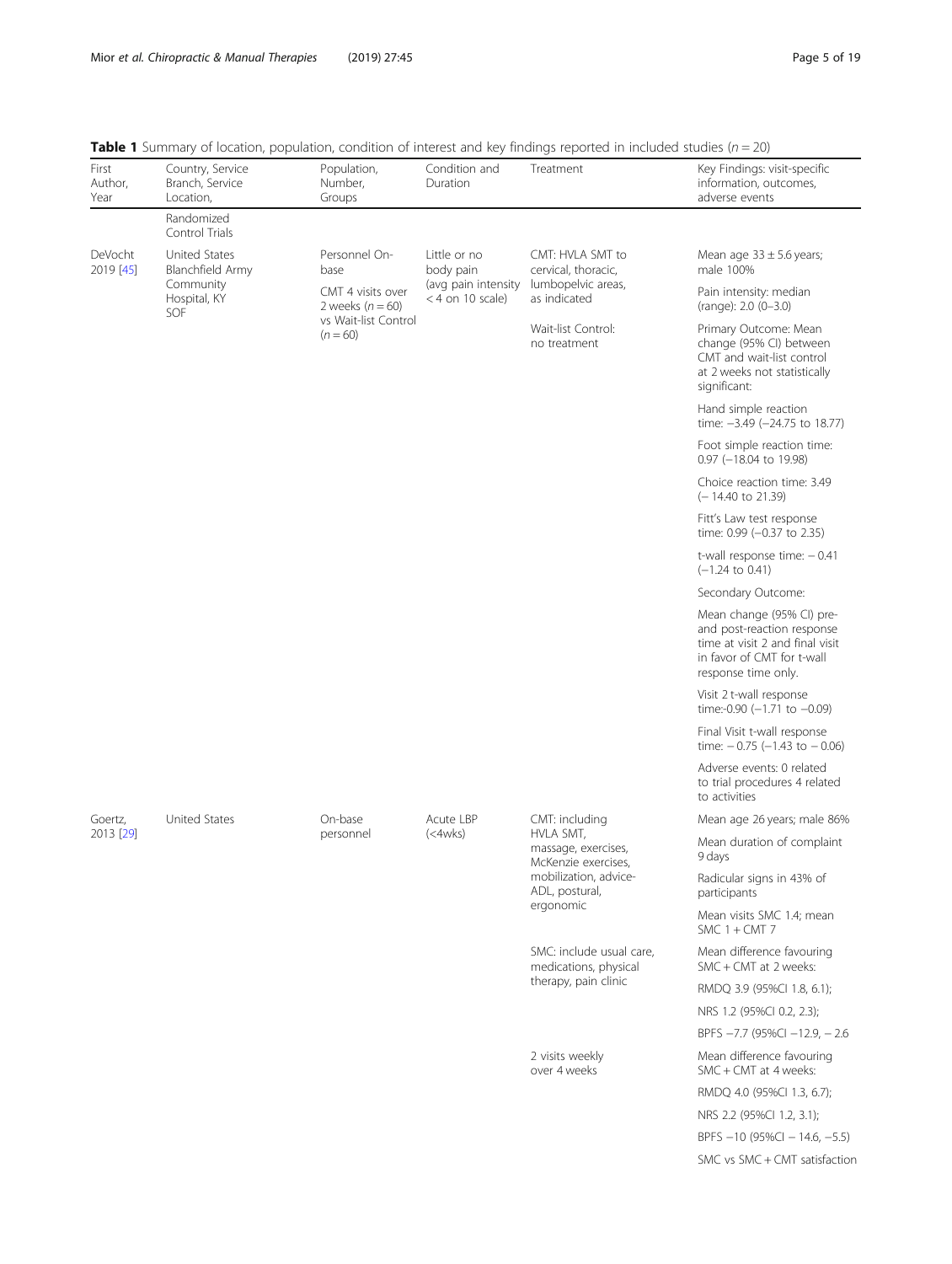| First<br>Author,<br>Year | Country, Service<br>Branch, Service<br>Location,                                           | Population,<br>Number,<br>Groups                                        | Condition and<br>Duration   | and I sammary or rocation, population, containers or interest and hey midnigs reported in included studies (i) zo, (commuta)<br>Treatment    | Key Findings: visit-specific<br>information, outcomes,<br>adverse events                                                                                                                              |
|--------------------------|--------------------------------------------------------------------------------------------|-------------------------------------------------------------------------|-----------------------------|----------------------------------------------------------------------------------------------------------------------------------------------|-------------------------------------------------------------------------------------------------------------------------------------------------------------------------------------------------------|
|                          |                                                                                            |                                                                         |                             |                                                                                                                                              | with care (mean) at Week<br>$2 = 4.5$ and 8.9 and at Week<br>4, 5.4 and 8.9, respectively                                                                                                             |
|                          | Army<br>William Beaumont<br>Army Medical Center                                            | $SMC + CMT - 2$<br>visits/wk. over<br>4 wks ( $n = 45$ )                |                             |                                                                                                                                              | Global Improvement<br>(% moderately better to<br>completely gone): SMC<br>17%; SMC + CMT 73%                                                                                                          |
|                          |                                                                                            | vs SMC $(n=46)$                                                         |                             |                                                                                                                                              | Participants had higher<br>expectation of helpfulness<br>with SMC + CMT                                                                                                                               |
|                          |                                                                                            |                                                                         |                             |                                                                                                                                              | No follow-up assessments:<br>SMC 35%; SMC + CMT 15%                                                                                                                                                   |
|                          |                                                                                            |                                                                         |                             |                                                                                                                                              | No serious adverse events.<br>Two mild, expected events<br>reported in SMC + CMT<br>$group - 1$ unrelated to<br>intervention, 1 sharp pain<br>in LB, referred for medication<br>and resolved in 48 h. |
| Goertz,<br>2018 [30]     | <b>United States</b>                                                                       | Active duty<br>service personnel                                        | LBP (any duration) UMC with |                                                                                                                                              | Mean age 30.9 (8.7) years;<br>23.3% female                                                                                                                                                            |
|                          | Army, Navy<br>Walter Reed National<br>Military Medical Centre,<br>Naval Medical Centre San | UMC with<br>chiropractic care<br>$(n = 375)$ 12 visits<br>over 6 wks vs |                             | Chiropractic Care: UMC<br>plus up to 12 visits of<br>chiropractic care including<br>SMT, rehabilitative exercise,<br>interferential current; | Mean visits UMC with<br>at least 1 visit to UMC<br>clinician: Walter Reed<br>2.6 (2.3); San Diego<br>2.7(2.5); Pensacola 2.3 (2.3)                                                                    |
|                          | Diego, Naval Hospital<br>Pensacola                                                         | UMC $(n = 375)$                                                         |                             | ultrasound, cryotherapy,<br>superficial heat, other<br>manual therapies                                                                      | Mean visits UMC with<br>chiropractic care with at<br>least 1 visit to UMC clinician:                                                                                                                  |
|                          |                                                                                            |                                                                         |                             |                                                                                                                                              | Walter Reed 2.6 (3.1); San<br>Diego 3.5 (3.0); Pensacola<br>1.6(1.6)                                                                                                                                  |
|                          |                                                                                            |                                                                         |                             |                                                                                                                                              | Mean visits to chiropractor<br>with at least 1 chiropractic<br>visit:                                                                                                                                 |
|                          |                                                                                            |                                                                         |                             | UMC: include self-<br>management advice,<br>pharmacologic pain                                                                               | Walter Reed 4.7 (2.5);San<br>Diego 2.3 (1.4); Pensacola<br>5.4(2.6)                                                                                                                                   |
|                          |                                                                                            |                                                                         |                             | management, physical                                                                                                                         | Mean duration (months)                                                                                                                                                                                |
|                          |                                                                                            |                                                                         |                             | therapy, pain clinic referral                                                                                                                | UMC:                                                                                                                                                                                                  |
|                          |                                                                                            |                                                                         |                             |                                                                                                                                              | $<$ 1144 (38.4)                                                                                                                                                                                       |
|                          |                                                                                            |                                                                         |                             |                                                                                                                                              | $1 - 3$ 40 (10.7)                                                                                                                                                                                     |
|                          |                                                                                            |                                                                         |                             |                                                                                                                                              | $>$ 3191 (50.9)                                                                                                                                                                                       |
|                          |                                                                                            |                                                                         |                             |                                                                                                                                              | UMC with chiropractic care:                                                                                                                                                                           |
|                          |                                                                                            |                                                                         |                             |                                                                                                                                              | $<$ 1143 (38.1)                                                                                                                                                                                       |
|                          |                                                                                            |                                                                         |                             |                                                                                                                                              | $1 - 339(10.4)$                                                                                                                                                                                       |
|                          |                                                                                            |                                                                         |                             |                                                                                                                                              | $>$ 3193 (51.5)                                                                                                                                                                                       |
|                          |                                                                                            |                                                                         |                             |                                                                                                                                              | Primary Outcomes:                                                                                                                                                                                     |
|                          |                                                                                            |                                                                         |                             |                                                                                                                                              | Differences observed at<br>all 3 sites                                                                                                                                                                |
|                          |                                                                                            |                                                                         |                             |                                                                                                                                              | Mean difference favoring<br>UMC with chiropractic<br>care at 6 weeks:                                                                                                                                 |

| <b>Table 1</b> Summary of location, population, condition of interest and key findings reported in included studies ( $n = 20$ ) (Continued) |  |  |
|----------------------------------------------------------------------------------------------------------------------------------------------|--|--|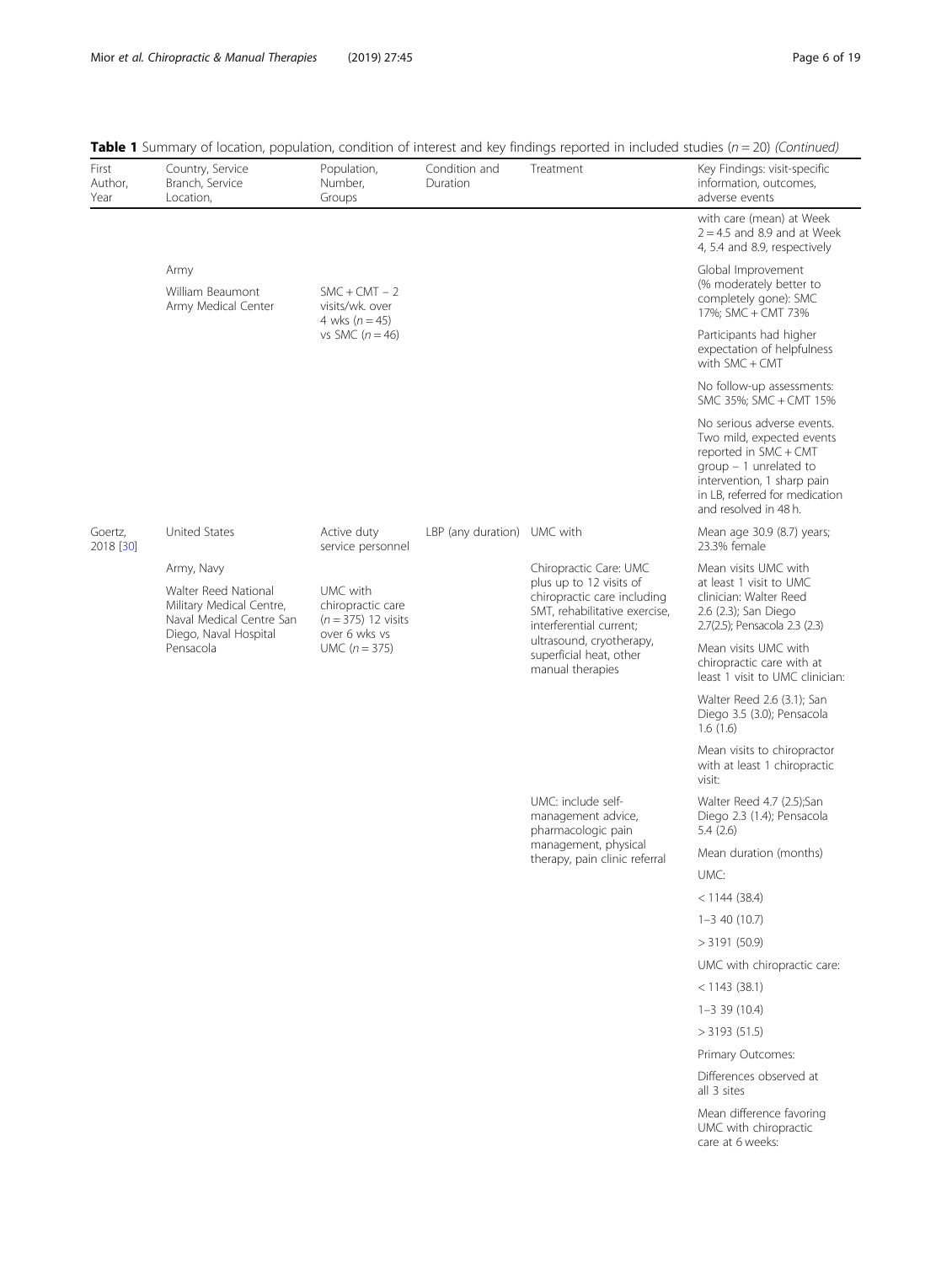| First<br>Author,<br>Year | Country, Service<br>Branch, Service<br>Location, | Population,<br>Number,<br>Groups | Condition and<br>Duration | Treatment | Key Findings: visit-specific<br>information, outcomes,<br>adverse events                                                                                       |
|--------------------------|--------------------------------------------------|----------------------------------|---------------------------|-----------|----------------------------------------------------------------------------------------------------------------------------------------------------------------|
|                          |                                                  |                                  |                           |           | NRS: $-1.1$ (95% CI $-1.4$ )<br>to $-0.7$ )                                                                                                                    |
|                          |                                                  |                                  |                           |           | RMDQ: -2.2 (95% CI -3.1<br>$to -1.2$                                                                                                                           |
|                          |                                                  |                                  |                           |           | Mean difference favoring<br><b>UMC</b>                                                                                                                         |
|                          |                                                  |                                  |                           |           | with chiropractic care<br>at 12 weeks:                                                                                                                         |
|                          |                                                  |                                  |                           |           | NRS (average): $-0.9$<br>$(95\%CI - 1.2$ to $-0.5$                                                                                                             |
|                          |                                                  |                                  |                           |           | RMDQ: -2.0 (95% CI -3.0<br>$to -1.0$                                                                                                                           |
|                          |                                                  |                                  |                           |           | Secondary Outcomes:                                                                                                                                            |
|                          |                                                  |                                  |                           |           | Differences observed<br>at all 3 sites                                                                                                                         |
|                          |                                                  |                                  |                           |           | Mean difference<br>favoring UMC with<br>chiropractic care at<br>6 weeks:                                                                                       |
|                          |                                                  |                                  |                           |           | NRS (worst): $-1.2$<br>$(95\%$ Cl $-1.6$ to $-0.8)$                                                                                                            |
|                          |                                                  |                                  |                           |           | Bothersomeness: - 0.4<br>$(95\%$ Cl - 0.6 to - 0.2)                                                                                                            |
|                          |                                                  |                                  |                           |           | Mean difference favoring<br><b>UMC</b>                                                                                                                         |
|                          |                                                  |                                  |                           |           | with chiropractic care<br>at 12 weeks:                                                                                                                         |
|                          |                                                  |                                  |                           |           | NRS (worst): $-1.1$<br>$(95\%$ Cl $-1.6$ to $-0.7)$                                                                                                            |
|                          |                                                  |                                  |                           |           | Bothersomeness: - 0.4<br>$(95\%$ Cl - 0.6 to - 0.2)                                                                                                            |
|                          |                                                  |                                  |                           |           | Significantly better global                                                                                                                                    |
|                          |                                                  |                                  |                           |           | perceived improvement<br>favoring UMC with<br>chiropractic care at 6<br>weeks:Observed at all<br>3 sites OR 0.18 (95%<br>CI 0.13 to 0.25)                      |
|                          |                                                  |                                  |                           |           | Significantly greater<br>mean satisfaction with<br>care favoring UMC with<br>chiropractic care at 6<br>weeks:Observed at all<br>3 sites2.5 (95% CI 1.6 to 3.0) |
|                          |                                                  |                                  |                           |           | Significantly less pain<br>medication                                                                                                                          |
|                          |                                                  |                                  |                           |           | use favoring UMC with<br>chiropractic care at: 6<br>weeks: OR .73 (95% CI<br>0.54 to 0.97)                                                                     |
|                          |                                                  |                                  |                           |           | 12 weeks: OR 0.76<br>(95% CI 0.58 to 1.00)                                                                                                                     |
|                          |                                                  |                                  |                           |           | No serious related<br>adverse events.<br>62 events reported: UMC                                                                                               |

**Table 1** Summary of location, population, condition of interest and key findings reported in included studies ( $n = 20$ ) (Continued)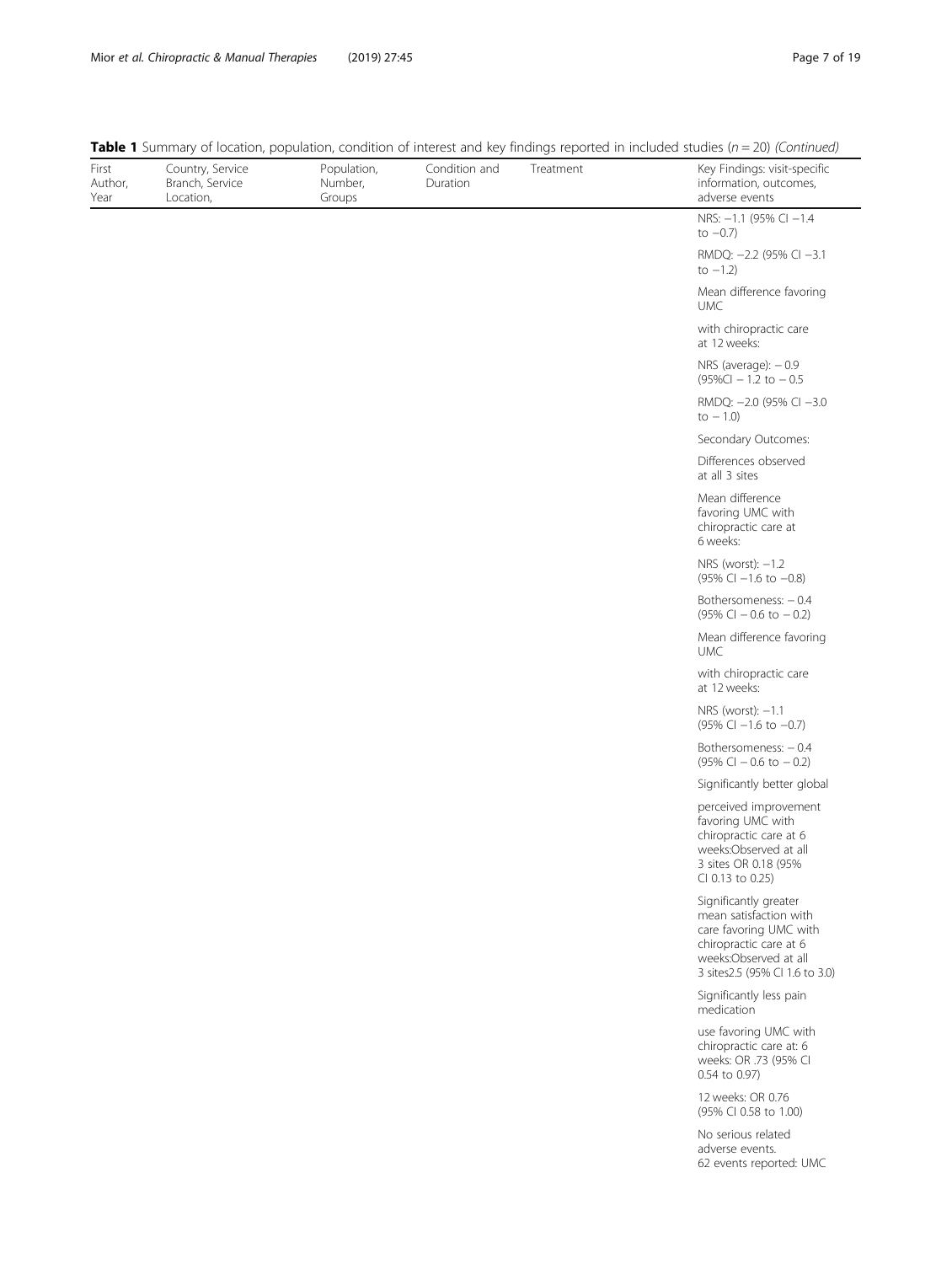(0.44 SE; female 6.9% (0.96 SE)

| First<br>Author,<br>Year | . .<br>Country, Service<br>Branch, Service<br>Location,                  | Population,<br>Number,<br>Groups                      | Condition and<br>Duration | Treatment                                                    | Key Findings: visit-specific<br>information, outcomes,<br>adverse events                                                                                                                                                                                                                                                                                                                                                                                                                                                      |
|--------------------------|--------------------------------------------------------------------------|-------------------------------------------------------|---------------------------|--------------------------------------------------------------|-------------------------------------------------------------------------------------------------------------------------------------------------------------------------------------------------------------------------------------------------------------------------------------------------------------------------------------------------------------------------------------------------------------------------------------------------------------------------------------------------------------------------------|
|                          |                                                                          |                                                       |                           |                                                              | alone $-19$ (3 medication<br>related, 4 epidural<br>injections, 12 muscle/<br>joint stiffness<br>physiotherapy or<br>self-care related.<br>$UMC + chiropractic$<br>care $-43$ (37 muscle/<br>joint stiffness related<br>to chiropractic care<br>and 1 related to<br>physiotherapy care, 1<br>post epidural injection,<br>3 not treatment specified,<br>1 lower limb burning<br>sensation 20 min post<br>manipulation.                                                                                                         |
| Boudreau,<br>2006 [12]   | Cross-sectional Surveys<br>Canada                                        | On-base Patients,<br>$n = 102$ Physicians, complaints | <b>MSK</b>                | Joint manipulation,<br>soft tissue massage,                  | Patients - response rate<br>68%; mean age 37 yr. (SD 8)                                                                                                                                                                                                                                                                                                                                                                                                                                                                       |
|                          | Archie McCallum<br>Hospital, CFB<br>Stadacona                            | Navy<br>$n = 12$                                      |                           | stretching, exercise                                         | Presenting complaint:<br>97% axial MSK complaints<br>(52% LBP), 3% extremities;<br>current episode: 41% acute,<br>56% chronic; Average visits/<br>patient: 5.7 (SD 4.1);<br>94.2% were satisfied<br>with chiropractic care                                                                                                                                                                                                                                                                                                    |
|                          |                                                                          |                                                       |                           | Adjunct treatment:<br>interferential current,<br>acupuncture | 100% agreed: office was<br>easy to get to, attending<br>DC treated them                                                                                                                                                                                                                                                                                                                                                                                                                                                       |
|                          |                                                                          |                                                       |                           |                                                              | with respect and concern;<br>98.6% agree DCs ability to<br>answer questions; 98.5%<br>high satisfaction with clinic<br>hours of operation; 97.1%<br>agreement that DC thought<br>patients were important and<br>was careful to check everything<br>in the examination; 37.6%<br>disagreed or unsure if DC<br>office had appropriate<br>equipment; 33.2% patients<br>reported improvements took<br>longer than expected; and<br>30.3% expected better results<br>or were unsure if they should<br>have expected better results |
|                          |                                                                          |                                                       |                           |                                                              | Physicians: 100% perceived<br>demand from patients for<br>DC;80.6% satisfied with DC<br>services                                                                                                                                                                                                                                                                                                                                                                                                                              |
|                          |                                                                          |                                                       |                           |                                                              | Reasons for referral: axial<br>MSK complaints, unresponsive<br>to PT, patient request, PT<br>waiting list too long, history<br>of positive response to DC.                                                                                                                                                                                                                                                                                                                                                                    |
| Goertz,<br>2013 [28]     | United States,<br>Outside continental<br>United States,<br>Afloat status | Active duty<br>personnel<br>$n = 30,664$              |                           |                                                              | Response rate 51.8%; 5.2%<br>(0.46 SE) reported using<br>chiropractic in preceding<br>12 months (male 4.9%                                                                                                                                                                                                                                                                                                                                                                                                                    |

**Table 1** Summary of location, population, condition of interest and key findings reported in included studies ( $n = 20$ ) (Continued)

for Navy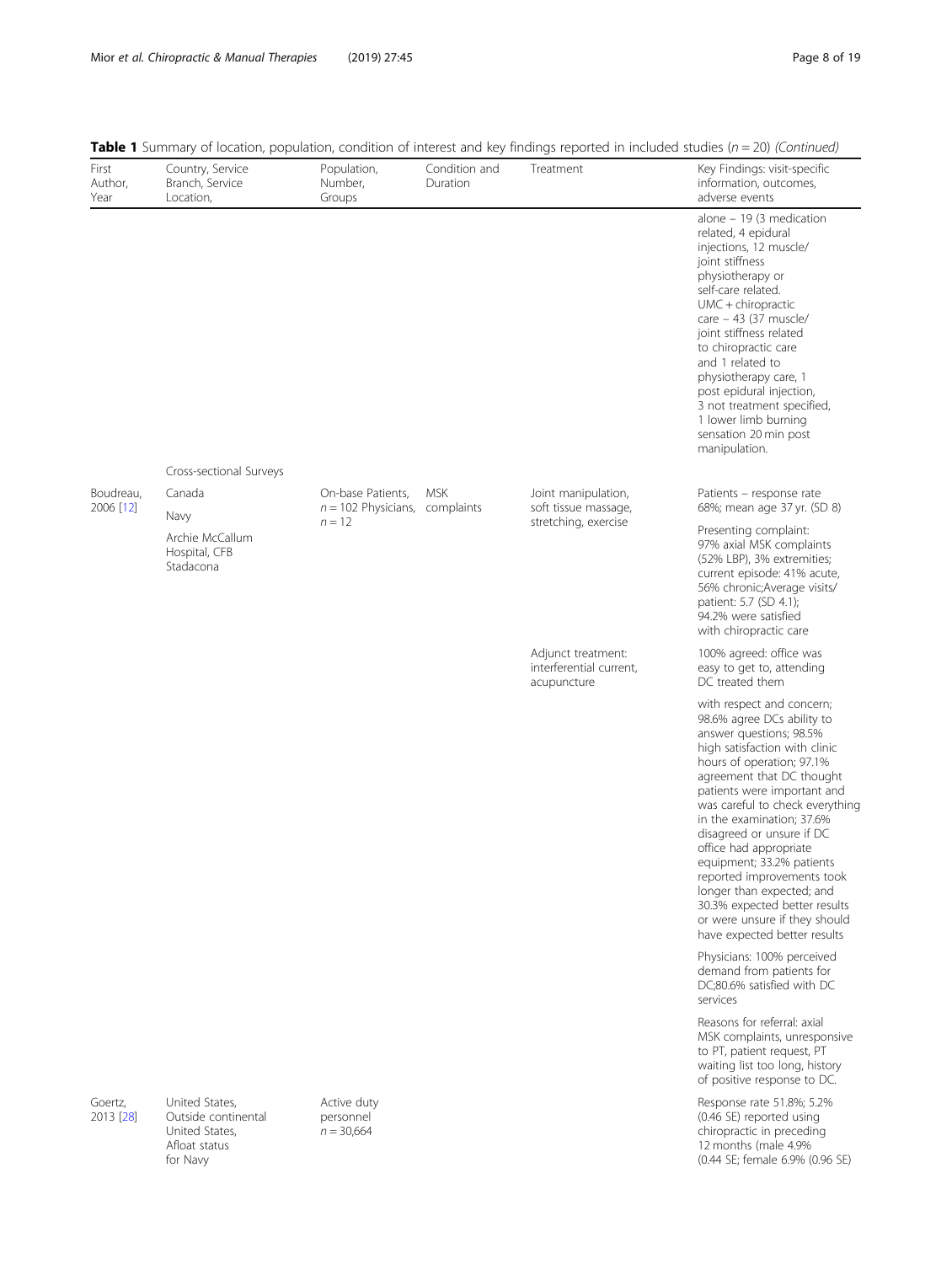| First<br>Author,<br>Year | Country, Service<br>Branch, Service<br>Location,                                                                                                                   | Population,<br>Number,<br>Groups          | Condition and<br>Duration | Treatment | Key Findings: visit-specific<br>information, outcomes,<br>adverse events                                                                                                                                                                                                                                                                                                                                                                                                                                                                                                                                                                   |
|--------------------------|--------------------------------------------------------------------------------------------------------------------------------------------------------------------|-------------------------------------------|---------------------------|-----------|--------------------------------------------------------------------------------------------------------------------------------------------------------------------------------------------------------------------------------------------------------------------------------------------------------------------------------------------------------------------------------------------------------------------------------------------------------------------------------------------------------------------------------------------------------------------------------------------------------------------------------------------|
|                          | Army, Navy, Marine Corps,<br>Air Force<br>Stratified sample of 60<br>military installations by<br>service and world region,<br>including afloat status<br>for Navy |                                           |                           |           | ORs of using chiropractic:<br>30-39 years 2.26 (95%<br>CI 1.08, 4.74) and $40+$<br>years 3.42 (95% Cl 1.36,<br>8.58) more likely than<br>< 29 years; Black/non-<br>Hispanic 0.35 (95% CI<br>0.19, 0.66) less likely<br>than White/non-Hispanic;<br>4 year college education<br>3.36 (95% CI 1.46, 7.72)<br>more likely than high<br>school education                                                                                                                                                                                                                                                                                       |
|                          |                                                                                                                                                                    |                                           |                           |           | Adjusted prevalence of<br>chiropractic use (2005):<br>6.2% (0.62 SE) is less than<br>NHIS (2002): 7.5% (0.19 SE)<br>or NHIS (2007) 8.6% (0.27 SE)                                                                                                                                                                                                                                                                                                                                                                                                                                                                                          |
| Herman,<br>2017 [31]     | United States<br>Air Force, Army, National<br>Capital Region Medical<br>Directorate, Navy and<br>Marine Corps<br>Military treatment facilities                     | MTF, $n = 142$                            |                           |           | Response rate 94% (133/142)<br>110 MTFs provided CAM<br>services and 60 (55%) of<br>MTF offer chiropractic<br>services; 5 reasons/<br>conditions for using<br>chiropractic services<br>$(n = 49)$ : back pain 47<br>(42.7%), chronic pain 44<br>(40.0%), headache<br>(excluding TBI related<br>pain) 30 (27.3%), acute<br>pain (post trauma/injury,<br>postop, preop 30 (27.3%),<br>general health/wellness/<br>prevention 12 (10.9%);<br>MHS (2013) number<br>unique patients 55,843;<br>average patient/visits<br>5.367; average procedures/<br>visit 1.05; MTF estimated<br>number of chiropractic<br>patient encounters<br>168,00/year |
| Jacobson,<br>2009 [32]   | United States<br>Air Force, Army, Marine<br>Corps, Navy, Coast Guard,                                                                                              | Active duty<br>personnel,<br>$n = 86,131$ |                           |           | Response rate Panel 1<br>71%; Panel 2 25%<br>10.5% reported using                                                                                                                                                                                                                                                                                                                                                                                                                                                                                                                                                                          |
|                          | Reserve/National Guard                                                                                                                                             |                                           |                           |           | chiropractic care in the<br>preceding 12 months                                                                                                                                                                                                                                                                                                                                                                                                                                                                                                                                                                                            |
| Netto, 2011              | Australia                                                                                                                                                          | RAAF Air Combat                           |                           |           | Response rate 95% (82/86)                                                                                                                                                                                                                                                                                                                                                                                                                                                                                                                                                                                                                  |
| $[33]$                   | Air Force                                                                                                                                                          | Group $n = 86$                            |                           |           | 78% of Royal Australian                                                                                                                                                                                                                                                                                                                                                                                                                                                                                                                                                                                                                    |
|                          | Off base chiropractic care,<br>which is accessed on a<br>case-by-case basis usually<br>after the failure of on-base<br>services                                    |                                           |                           |           | Air Force Fast Jet Aircrew<br>experienced flight-related<br>neck pain during or after<br>a flight 55% sought<br>treatment for pain; $\sim$ 12%<br>sought chiropractic<br>treatment for flight-related<br>neck pain; $\sim$ 22% reported<br>chiropractic treatment most<br>effective for flight-related<br>neck pain                                                                                                                                                                                                                                                                                                                        |
| Petri,                   | United States                                                                                                                                                      | Active duty                               |                           |           | Response rate 2005 100%,                                                                                                                                                                                                                                                                                                                                                                                                                                                                                                                                                                                                                   |

Table 1 Summary of location, population, condition of interest and key findings reported in included studies (n = 20) (Continued)

2015 [\[34](#page-18-0)]

2009 92.1% MTFs: chiropractic DoD MTFs surveyed:

personnel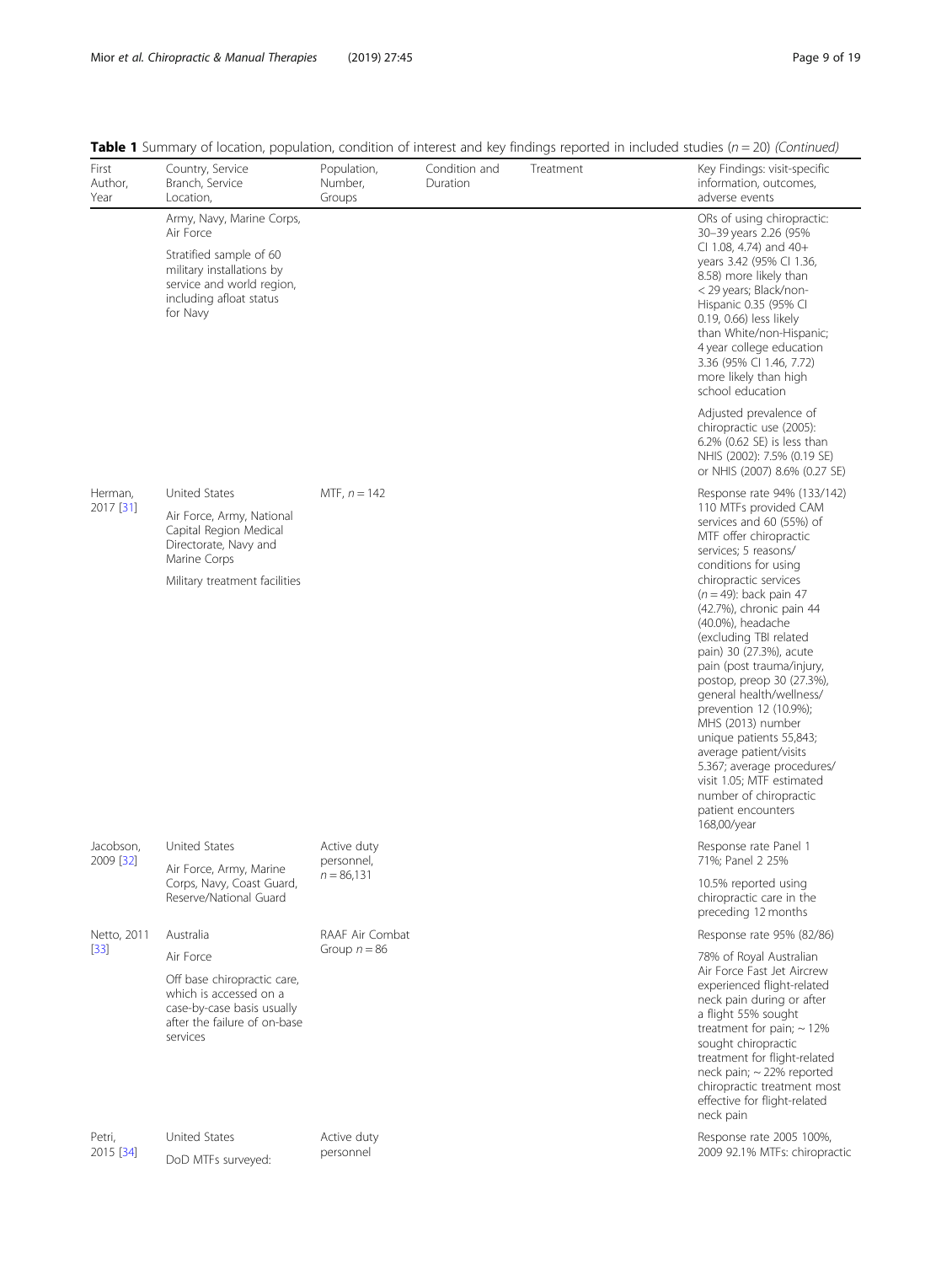| First<br>Author,<br>Year | Country, Service<br>Branch, Service<br>Location,                                                                                              | Population,<br>Number,<br>Groups                                   | Condition and<br>Duration                 | Treatment                                                                                                       | Key Findings: visit-specific<br>information, outcomes,<br>adverse events                                                                                                                                                                                                             |
|--------------------------|-----------------------------------------------------------------------------------------------------------------------------------------------|--------------------------------------------------------------------|-------------------------------------------|-----------------------------------------------------------------------------------------------------------------|--------------------------------------------------------------------------------------------------------------------------------------------------------------------------------------------------------------------------------------------------------------------------------------|
|                          | Army $(n = 8)$ ,<br>Navy $(n=3)$ ,<br>Air Force $(n = 2)$ ,<br>other $(n = 1)$<br>2005 ( $n = 14$ ) and<br>$2009(n = 13)$                     |                                                                    |                                           |                                                                                                                 | services available - 2005<br>(92%) and 2009 (85%);<br>providing individual<br>chiropractic services -<br>2005 (92%) and 2009<br>(79%); number of<br>chiropractors 2005 [15]<br>and 2009 [19]                                                                                         |
| Ryan,<br>2007 [35]       | United States                                                                                                                                 | Active duty and<br>reserve personnel                               |                                           |                                                                                                                 | Response rate 36%<br>(77,047/214,338)                                                                                                                                                                                                                                                |
|                          | Army, navy, Coast<br>Guard, Air Force,<br>Marines.                                                                                            | $n = 214,338$                                                      |                                           |                                                                                                                 | Chiropractic care use:<br>Active duty 8.0%; Reserve/<br>Guard 14.8%                                                                                                                                                                                                                  |
| Smith,<br>2008 [36]      | United States                                                                                                                                 | Population:<br>$n \sim 550,000$                                    |                                           |                                                                                                                 | Response rate 39%<br>(1446/3683); Results                                                                                                                                                                                                                                            |
|                          | Navy, Marine Corps,<br>Reserve Navy and<br>Marine Corps                                                                                       | In-patient and<br>out-patient                                      |                                           |                                                                                                                 | reported on 1310 of<br>1372 active duty; 8.6%                                                                                                                                                                                                                                        |
|                          |                                                                                                                                               | Surveyed random<br>sample: $n = 5000$<br>but 3683 were<br>eligible |                                           |                                                                                                                 | reported using<br>chiropractic care in the<br>preceding 12 months;<br>participants assisted by<br>practitioner with<br>chiropractic services<br>were at increased risk<br>of future hospitalization<br>compared to those self-<br>reporting such use (HR<br>1.96; 95% CI 1.01, 3.80) |
| White,<br>2011 [37]      | United States                                                                                                                                 | In-patient and<br>out-patient                                      |                                           |                                                                                                                 | 29% reported using at<br>least one practitioner                                                                                                                                                                                                                                      |
|                          | Army, Navy, Air<br>Force, Marine Corps,<br>Coast Guard                                                                                        | Surveyed random<br>sample active                                   |                                           |                                                                                                                 | assisted CAM 8.1%<br>reported using                                                                                                                                                                                                                                                  |
|                          | Standard Inpatient Data<br>Record; DoD TRI-CARE<br>Management Activity's<br>Health Care Service Record,<br>Standard Ambulatory<br>Data Record | duty personnel,<br>$n = 44,287$                                    |                                           |                                                                                                                 | chiropractic care in the<br>preceding 12 months                                                                                                                                                                                                                                      |
|                          | Case Report                                                                                                                                   |                                                                    |                                           |                                                                                                                 |                                                                                                                                                                                                                                                                                      |
| Green,<br>2006 [38]      | United States<br><b>USMC</b>                                                                                                                  | 36 yo, male                                                        | Acute non-<br>specific LBP                | Interdisciplinary<br>treatment, with                                                                            | Hospitalization for 24 h,<br>confined to quarters for                                                                                                                                                                                                                                |
|                          | Air station Hospital                                                                                                                          |                                                                    |                                           | chiropractic care<br>provided over 16<br>visits in 30 weeks,                                                    | 72 h and not allowed to<br>return to flying until<br>cleared by flight surgeon.                                                                                                                                                                                                      |
|                          |                                                                                                                                               |                                                                    |                                           | included HVLA SMT,<br>mobilization, active<br>myofascial release<br>therapy, exercise,<br>ischemic compression. | Consultation and<br>treatment with<br>physiatrist and PT.<br>PT referred to DC at<br>4 months.                                                                                                                                                                                       |
|                          |                                                                                                                                               |                                                                    |                                           |                                                                                                                 | Pain free and return to<br>full function 1 month<br>after last chiropractic visit.                                                                                                                                                                                                   |
| Green, 2008<br>$[39]$    | <b>United States</b><br>Marine                                                                                                                | 23 yo, male                                                        | LBP (persistent<br>synchondrosis          | Treatment: HVI A<br>SMT of sacroiliac                                                                           | Referred to attending<br>chiropractor.                                                                                                                                                                                                                                               |
|                          | Naval Medical<br>Center San                                                                                                                   |                                                                    | of primary sacral<br>ossification center) | joints, stretching,<br>conditioning<br>strengthening and                                                        | Insidious onset after<br>training exercise.                                                                                                                                                                                                                                          |
|                          | Diego                                                                                                                                         |                                                                    |                                           | exercises, NSAIDs,<br>advice. Frequency:<br>initial treatment -                                                 | At baseline: Verbal pain<br>scale 7/10 to 9/10 when                                                                                                                                                                                                                                  |

# **Table 1** Summary of location, population, condition of interest and key findings reported in included studies ( $n = 20$ ) (Continued)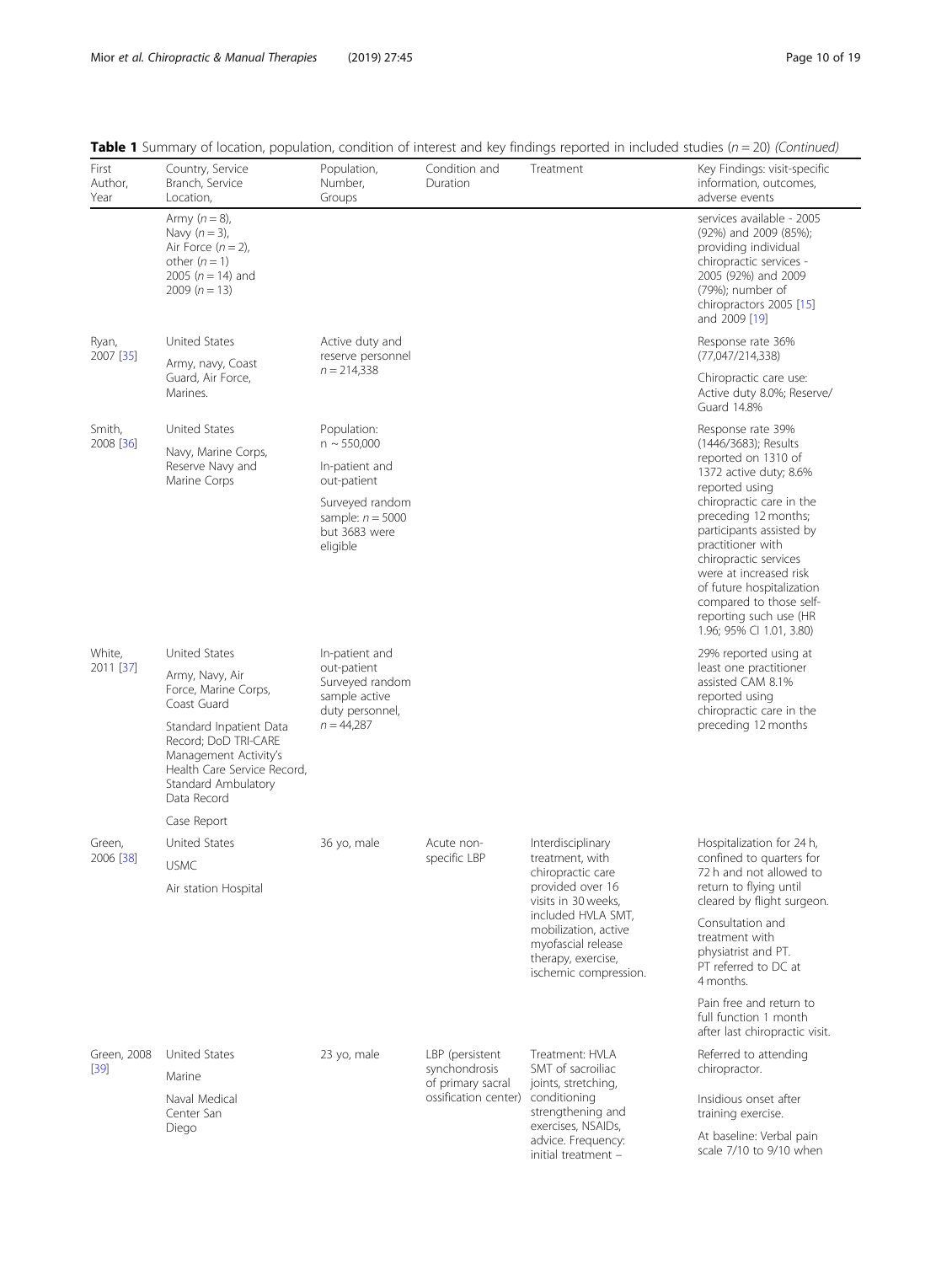| First<br>Author,<br>Year | Country, Service<br>Branch, Service<br>Location,                                                                                                                                                                                                                                                                          | Population,<br>Number,<br>Groups | Condition and<br>Duration                                                                                                | Treatment                                                                                                                                                                                                   | Key Findings: visit-specific<br>information, outcomes,<br>adverse events                                                                                             |
|--------------------------|---------------------------------------------------------------------------------------------------------------------------------------------------------------------------------------------------------------------------------------------------------------------------------------------------------------------------|----------------------------------|--------------------------------------------------------------------------------------------------------------------------|-------------------------------------------------------------------------------------------------------------------------------------------------------------------------------------------------------------|----------------------------------------------------------------------------------------------------------------------------------------------------------------------|
|                          |                                                                                                                                                                                                                                                                                                                           |                                  |                                                                                                                          | 2 weeks; 6 weeks after<br>consulting GMO further                                                                                                                                                            | severe; RMDQ: 14/24; no<br>neuro deficits                                                                                                                            |
|                          |                                                                                                                                                                                                                                                                                                                           |                                  |                                                                                                                          | investigation; recommence<br>treatment - 4wks.                                                                                                                                                              | Discharged and full RTD.                                                                                                                                             |
| Green,<br>2010 [41]      | United States<br>Naval Medical<br>Center San Diego                                                                                                                                                                                                                                                                        | Instructor pilot<br>38 yo male   | Uncomplicated<br>mechanical<br>neck pain                                                                                 | Treatment: 4 visits over<br>5 wk. & f/u at 6 months                                                                                                                                                         | Intermittent neck pain<br>related to frequent flying<br>$F/A-18$                                                                                                     |
|                          | Marine Corps                                                                                                                                                                                                                                                                                                              |                                  |                                                                                                                          | Included: active<br>stretching, HVLA<br>SMT, stretching and<br>strengthening home                                                                                                                           | Referred for chiro care<br>after no change in<br>symptoms with 2 wks<br>acetaminophen                                                                                |
|                          |                                                                                                                                                                                                                                                                                                                           |                                  |                                                                                                                          | exercises;                                                                                                                                                                                                  | At baseline: NRS 3/10;<br>NDI 6%; limited end<br>range of motion on<br>right; no neuro deficits                                                                      |
|                          |                                                                                                                                                                                                                                                                                                                           |                                  |                                                                                                                          |                                                                                                                                                                                                             | Resolved and full RTD                                                                                                                                                |
| Green,<br>2014 [40]      | United States<br>Mechanical<br>Helicopter<br>Interdisciplinary treatment<br>mechanic<br>cervico-thoracic<br>Naval Medical<br>Chiropractic care: 8 visits;<br>29 yo, male<br>pain & myalgia<br>Center San<br>HVLA SMT, soft tissue<br>Diego Marine<br>mobilizations, advice,<br>home exercises (stretching,<br>acupuncture |                                  | Chronic neck/upper<br>back pain of 7 yrs. post<br>flexion injury with<br>concurrent tinnitus,<br>dizziness and headaches |                                                                                                                                                                                                             |                                                                                                                                                                      |
|                          |                                                                                                                                                                                                                                                                                                                           |                                  |                                                                                                                          | strengthening, proprioceptive);<br>Physical therapist care: 5 visits;                                                                                                                                       | Baseline: VPS 7/10, painful<br>limitation in motion, no<br>neuro deficits, x-rays-DDD,<br>right elongated styloid<br>process, left calcified<br>stylohyoid ligaments |
|                          |                                                                                                                                                                                                                                                                                                                           |                                  |                                                                                                                          |                                                                                                                                                                                                             | Treatment discontinued,<br>reported decrease<br>stiffness, VPS 4/10, no<br>adverse events                                                                            |
|                          |                                                                                                                                                                                                                                                                                                                           |                                  |                                                                                                                          |                                                                                                                                                                                                             | Returned to work.                                                                                                                                                    |
| Lillie,<br>2010 [42]     | United States<br>Navy Military<br><b>Treatment Facility</b><br>Chiropractic Clinic                                                                                                                                                                                                                                        | 40 yo, male                      | Acute episode<br>LBP with<br>radiculopathy                                                                               | Interdisciplinary treatment,<br>with chiropractic care<br>provided over 11 visits in<br>72 days. Treatment included<br>HVLA and mechanically<br>assisted SMT, interferential<br>therapy, cryotherapy, moist | Returned to regular<br>exercise routine and<br>able to perform all<br>required Navy<br>Physical Readiness<br>Tests.                                                  |
|                          |                                                                                                                                                                                                                                                                                                                           |                                  |                                                                                                                          | heat, nutritional and<br>psychosocial advice,<br>exercises.                                                                                                                                                 | Subjective complaints<br>resolved and full RTD.                                                                                                                      |
| Morgan,<br>2014 [43]     | United States<br>Walter Reed<br>National Military<br>Medical Center                                                                                                                                                                                                                                                       | Military officer<br>25 yo male   |                                                                                                                          | Interdisciplinary treatment<br>including oxycodone HCL/<br>acetaminophen; chiropractic<br>care: 1/wk. for 13wks, then<br>1/wk. for 8wks, 1/2wks for                                                         | Traumatic head injury<br>& right femoral fracture<br>from motor vehicle<br>collision 16 months prior                                                                 |
|                          |                                                                                                                                                                                                                                                                                                                           |                                  |                                                                                                                          | 26wks - HVLA SMT thoracic<br>spine, respiratory therapy,<br>aqua therapy                                                                                                                                    | Baseline: neck and upper<br>back, bilateral hip, knee,<br>wrist, and shoulder pain;<br>VPS 3/10; extremely<br>limited range neck                                     |

Table 1 Summary of location, population, condition of interest and key findings reported in included studies (n = 20) (Continued)

Normal chest expansion

motion; restricted neck & thoracic joint motion; decreased respiratory excursion .5 cm; active deep tendon reflexes; increase CRP, ESR, calcium, alkaline phosphate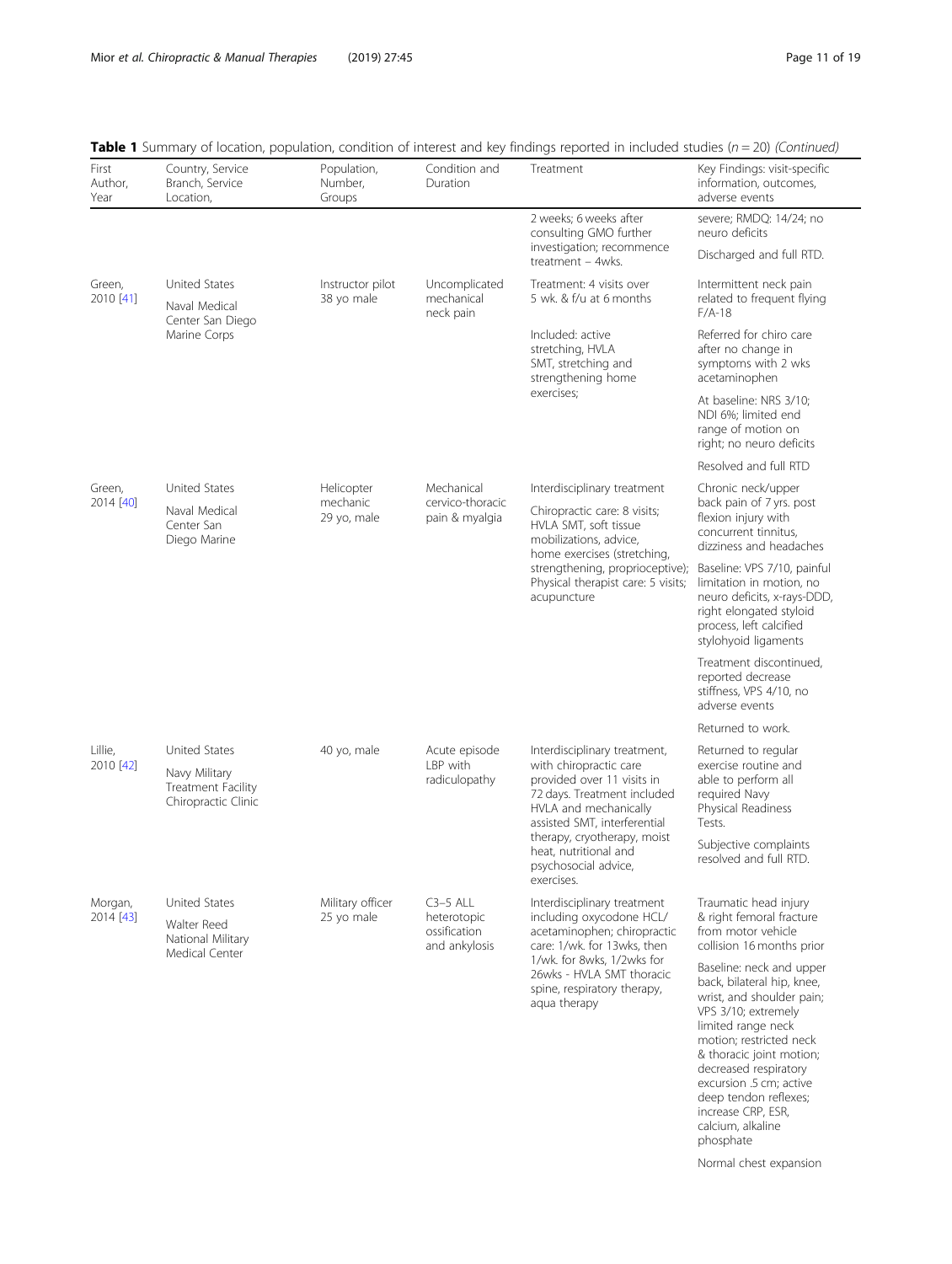| First<br>Author,<br>Year | Country, Service<br>Branch, Service<br>Location, | Population,<br>Number,<br>Groups                                                  | Condition and<br>Treatment<br>Duration                                                                                                                                                                                                                                                                                                                                                                                                                                                 | Key Findings: visit-specific<br>information, outcomes,<br>adverse events |
|--------------------------|--------------------------------------------------|-----------------------------------------------------------------------------------|----------------------------------------------------------------------------------------------------------------------------------------------------------------------------------------------------------------------------------------------------------------------------------------------------------------------------------------------------------------------------------------------------------------------------------------------------------------------------------------|--------------------------------------------------------------------------|
|                          |                                                  |                                                                                   |                                                                                                                                                                                                                                                                                                                                                                                                                                                                                        | increased to 3.5 cm,<br>decrease pain                                    |
|                          | Qualitative Studies                              |                                                                                   |                                                                                                                                                                                                                                                                                                                                                                                                                                                                                        |                                                                          |
| First<br>Author,<br>Year | Country, Service<br>Branch, Service<br>Location, | Population,<br>Documents                                                          | Key Findings                                                                                                                                                                                                                                                                                                                                                                                                                                                                           |                                                                          |
| Dunn,<br>2009 [16]       | United States<br>DoD                             | 2-option analysis<br>Legislative reports,<br>policy documents,<br>published works | System Related: chiropractic<br>care available at 49 designated<br>MTFs, planned expansion of<br>11 new locations in 2009-10;<br>TRICARE chiropractic benefit<br>available to active duty service<br>members but not dependents.                                                                                                                                                                                                                                                       |                                                                          |
|                          |                                                  |                                                                                   | Legislative History: chiropractic<br>integrated in MHS as result of<br>10 pieces of legislation enacted<br>over 17 yrs. (1993–2009).                                                                                                                                                                                                                                                                                                                                                   |                                                                          |
|                          |                                                  |                                                                                   | Programmatic Growth: initiated<br>as MHS demonstration project<br>(1995); 5-fold increase in number<br>of commands over 14 yr. period.                                                                                                                                                                                                                                                                                                                                                 |                                                                          |
|                          |                                                  |                                                                                   | Leadership Structure: In MHS,<br>leadership for chiropractic<br>program at each command<br>at department head or<br>equivalent, usually two levels<br>below hospital commanding<br>officer. Each branch has<br>Specialty Advisor responsible<br>for issues related to chiropractic<br>activities. No chiropractors<br>functioning at DoD leadership<br>levels. Decentralized structure<br>of MHS and lack of chiropractor<br>in leadership could impact<br>integration.                |                                                                          |
|                          |                                                  |                                                                                   | Employment Status of<br>Providers: Chiropractors<br>in MHS serve in role of<br>contractor or employee<br>of contractors. Navy<br>contracts directly with<br>chiropractors (typically<br>with no major benefits);<br>Army and Air Force<br>contracts with contracting<br>organizations. Contractual<br>relationships limited by<br>contract period and if<br>employees by contractors<br>contract. Chiropractors in<br>MHS may experience less<br>job security and benefit<br>"growth". |                                                                          |
|                          |                                                  |                                                                                   | Clinical Work Duties:<br>Chiropractors work<br>within set of parameters<br>(privileges) as established<br>within system/facility,<br>providing comprehensive<br>chiropractic services (e.g.<br>SMT, mobilizations, modalities,                                                                                                                                                                                                                                                         |                                                                          |

Table 1 Summary of location, population, condition of interest and key findings reported in included studies ( $n = 20$ ) (Continued)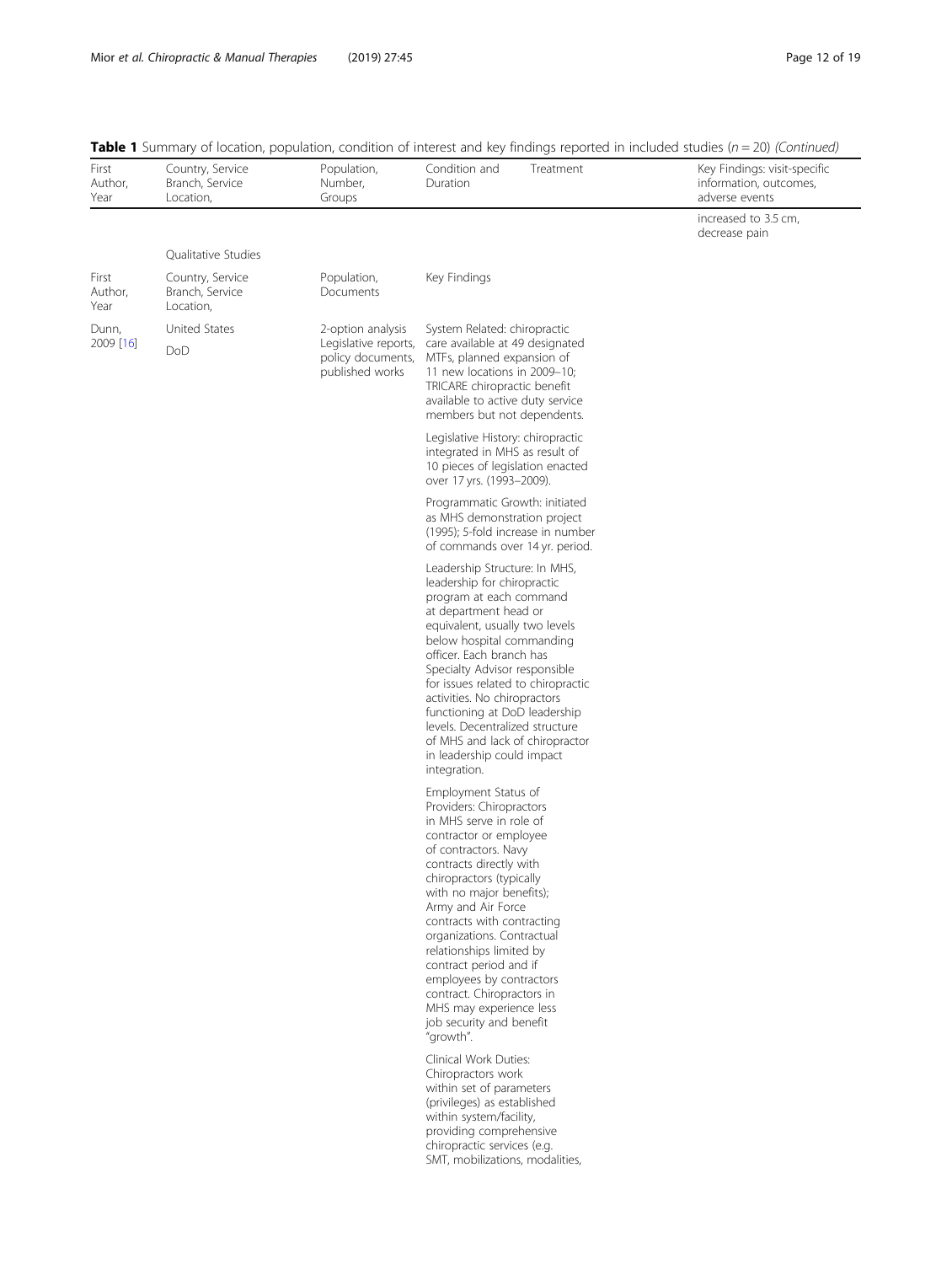|  |  | <b>Table 1</b> Summary of location, population, condition of interest and key findings reported in included studies ( $n = 20$ ) (Continued) |  |  |  |  |
|--|--|----------------------------------------------------------------------------------------------------------------------------------------------|--|--|--|--|
|  |  |                                                                                                                                              |  |  |  |  |

| First<br>Author,<br>Year | Country, Service<br>Branch, Service<br>Location, | Population,<br>Number,<br>Groups                                                                                             | Condition and<br>Treatment<br>Duration                                                                                                                                                                                                                                                                                                                                                                                                                                                                                                                                                                                                                                                                                                                                                                                                                                         | Key Findings: visit-specific<br>information, outcomes,<br>adverse events |
|--------------------------|--------------------------------------------------|------------------------------------------------------------------------------------------------------------------------------|--------------------------------------------------------------------------------------------------------------------------------------------------------------------------------------------------------------------------------------------------------------------------------------------------------------------------------------------------------------------------------------------------------------------------------------------------------------------------------------------------------------------------------------------------------------------------------------------------------------------------------------------------------------------------------------------------------------------------------------------------------------------------------------------------------------------------------------------------------------------------------|--------------------------------------------------------------------------|
|                          |                                                  |                                                                                                                              | rehabilitation), uphold<br>guidelines, and may perform<br>administrative tasks. Typically<br>supervised by non-chiropractor<br>officers. Quality assurance via<br>peer review. Informally,<br>chiropractors interact with<br>other providers in highly<br>transparent environment,<br>attend regular staff meetings,<br>provide in-service training,<br>maintain competencies, and<br>adhere to documentation<br>requirements.                                                                                                                                                                                                                                                                                                                                                                                                                                                 |                                                                          |
|                          |                                                  |                                                                                                                              | Patient Access: Chiropractic<br>care accessed largely by<br>gatekeeper referral, which<br>may act as limiting factor.<br>Patients must be seen<br>within 30 days.                                                                                                                                                                                                                                                                                                                                                                                                                                                                                                                                                                                                                                                                                                              |                                                                          |
|                          |                                                  |                                                                                                                              | Patient Demographics: In<br>DoD, chiropractors care for<br>mix of active duty and active<br>duty veteran patients, most<br>likely for musculoskeletal<br>conditions.                                                                                                                                                                                                                                                                                                                                                                                                                                                                                                                                                                                                                                                                                                           |                                                                          |
|                          |                                                  |                                                                                                                              | Academic Affiliations and<br>Research: First training<br>rotation within DoD in 2001<br>with New York Chiropractic<br>College at National Naval<br>Medical Center. Two others<br>established but closed. Little<br>research conducted in DoD<br>and no research time<br>provided in contracts.                                                                                                                                                                                                                                                                                                                                                                                                                                                                                                                                                                                 |                                                                          |
| Mior,<br>2018 [44]       | Canada<br>Canadian<br>Armed Forces               | Canadian Forces<br><b>Health Services</b><br>Key informant<br>interviews: MD<br>$(n = 7)$ , PT<br>$(n = 13)$ , DC<br>$(n=5)$ | Participant perspectives to<br>Barriers, Opportunities and<br>Recommendations to<br>Integrated Chiropractic<br>Services within CFHS: Barriers:<br>1: Referring to Off-base<br>Chiropractic Services (base-<br>to-base Variation; Gatekeeper<br>Roles; Care Delivery Unit<br>Medical Officer or Lead<br>physiotherapist designated<br>to chiropractor referral role;<br>Decision to refer to chiropractor<br>based on individual clinician<br>preference and experience,<br>rather than a systematic<br>approach).<br>2: Inter-professional Communication<br>(Communication processes<br>affected by site-specific resources<br>and current practices; Current<br>practices reflect clinician<br>perspective and past experience;<br>Written communication (referral,<br>reports) not standardized; No<br>dialogue between health care<br>providers on base and chiropractors). |                                                                          |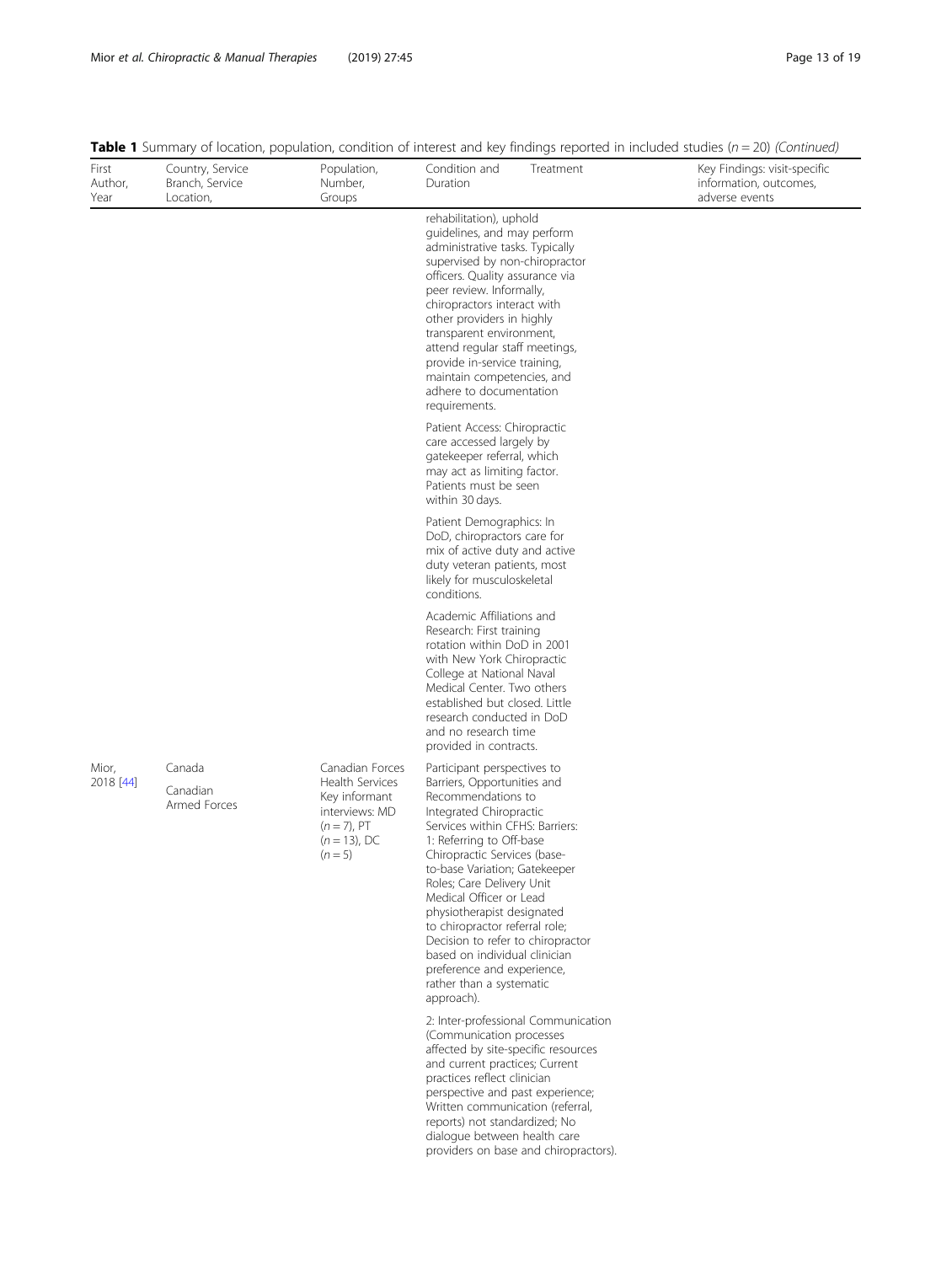| First<br>Author,<br>Year | Country, Service<br>Branch, Service<br>Location, | Population,<br>Number,<br>Groups | Condition and<br>Treatment<br>Duration                                                                                                                                                                                                                                                           | Key Findings: visit-specific<br>information, outcomes,<br>adverse events |
|--------------------------|--------------------------------------------------|----------------------------------|--------------------------------------------------------------------------------------------------------------------------------------------------------------------------------------------------------------------------------------------------------------------------------------------------|--------------------------------------------------------------------------|
|                          |                                                  |                                  | 3. Duplication of Health Care<br>Services (Scope of practice<br>change: physical therapists<br>and chiropractors; Difficulty<br>distinguishing chiropractor as<br>a profession rather than an<br>intervention; Non-uniform<br>personnel, e.g. chiropractor<br>not able to deploy) Opportunities: |                                                                          |
|                          |                                                  |                                  | 1. Musculoskeletal Disorders<br>(Prevalence of MSK conditions,<br>provide care which is clinical<br>and cost effective)                                                                                                                                                                          |                                                                          |
|                          |                                                  |                                  | 2: Inter-professional Collaborative<br>Care (Collaborative, integrated,<br>patient-centered care; Base-to-<br>base variation dependent upon<br>location, size, resources and primary<br>purpose; Co-location of providers<br>strengthens inter-professional<br>communication and relationships)  |                                                                          |
|                          |                                                  |                                  | 3: Evidence-Based Approach<br>(Standardization of clinical care<br>using clinical practice guidelines<br>based upon high quality evidence)                                                                                                                                                       |                                                                          |
|                          |                                                  |                                  | 4: The Spectrum of Care (Knowledge<br>of CAF spectrum of care; Utilize<br>chiropractors' full scope of practice)                                                                                                                                                                                 |                                                                          |
|                          |                                                  |                                  | Recommendations:                                                                                                                                                                                                                                                                                 |                                                                          |
|                          |                                                  |                                  | 1. First establish personal rather<br>than professional-level relationships                                                                                                                                                                                                                      |                                                                          |
|                          |                                                  |                                  | 2. Explicate role and responsibilities<br>of chiropractor based on scope of                                                                                                                                                                                                                      |                                                                          |
|                          |                                                  |                                  | practice                                                                                                                                                                                                                                                                                         |                                                                          |
|                          |                                                  |                                  | 3. Standardize communication and<br>treatment plans respectful of military                                                                                                                                                                                                                       |                                                                          |
|                          |                                                  |                                  | culture                                                                                                                                                                                                                                                                                          |                                                                          |

**Table 1** Summary of location, population, condition of interest and key findings reported in included studies ( $n = 20$ ) (Continued)

Acronyms: ADL activities of daily living, ALL anterior longitudinal ligament, BPFS back pain functional scale, CAF Canadian Armed Forces, CAM complementary and alternative medicine, CFB Canadian Forces Base, CFHS Canadian Forces Health Services, CI confidence interval, CMT chiropractic manipulative therapy, CRP C reactive protein, DC chiropractor, DDD degenerative disc disease, DoD Department of Defense, ESR erythrocyte sedimentation rate, F/A fighter/attack, f/u followup, GMO general medical officer, HR hazards ratio, HVLA SMT high velocity low amplitude spinal manipulative therapy, LBP low back pain, MD medical doctor, mobs mobilization, MHS military health system, MSK musculoskeletal, MTF military treatment facility, NDI neck disability index, NHIS National Health Interview Survey, NRS numerical pain rating scale, OR odds ratio, PT physical therapist, RAAF Royal Australian Air Force, RMDQ Roland-Morris Disability Questionnaire, RTD return to duty, SD standard deviation, SE standard error, SMC standard medical care, SOF special operation forces, TBI traumatic brain injury, VPS verbal pain scale, UMC usual medical care, USMC United States Marine Corps, wks weeks, yo years old, yr. years

#### Chiropractic scope of practice

The practice of chiropractic is the assessment of conditions related to the spine, nervous system, and joints and the diagnosis, prevention, and treatment of these conditions [\[46](#page-18-0)]. However, in Military Treatment Facilities, chiropractic scope of practice is established by the system/facility and may include comprehensive services (e.g. spinal manipulative therapy (SMT), mobilizations, modalities, rehabilitation), utilization of guidelines, and in some instances the performance of administrative tasks [\[16\]](#page-17-0).

The chiropractic scope of practice described in the included articles consisted of both assessment and treatment. The chiropractic assessment included a focused history, physical examination, clinical impressions, disability, prognosis, and treatment plan elements. The interventions described in the articles included the following physical techniques and modalities: joint manipulation and mobilization of the spine and extremities [[12](#page-17-0), [29](#page-18-0), [30](#page-18-0), [38](#page-18-0)–[42\]](#page-18-0), soft tissue massage [\[12,](#page-17-0) [29](#page-18-0)], stretching/proprioceptive neurological facilitation maneuvers [\[12,](#page-17-0) [38](#page-18-0)–[41](#page-18-0)], cryotherapy [\[30,](#page-18-0) [42](#page-18-0)], moist heat [\[42\]](#page-18-0), superficial heat [[30](#page-18-0)],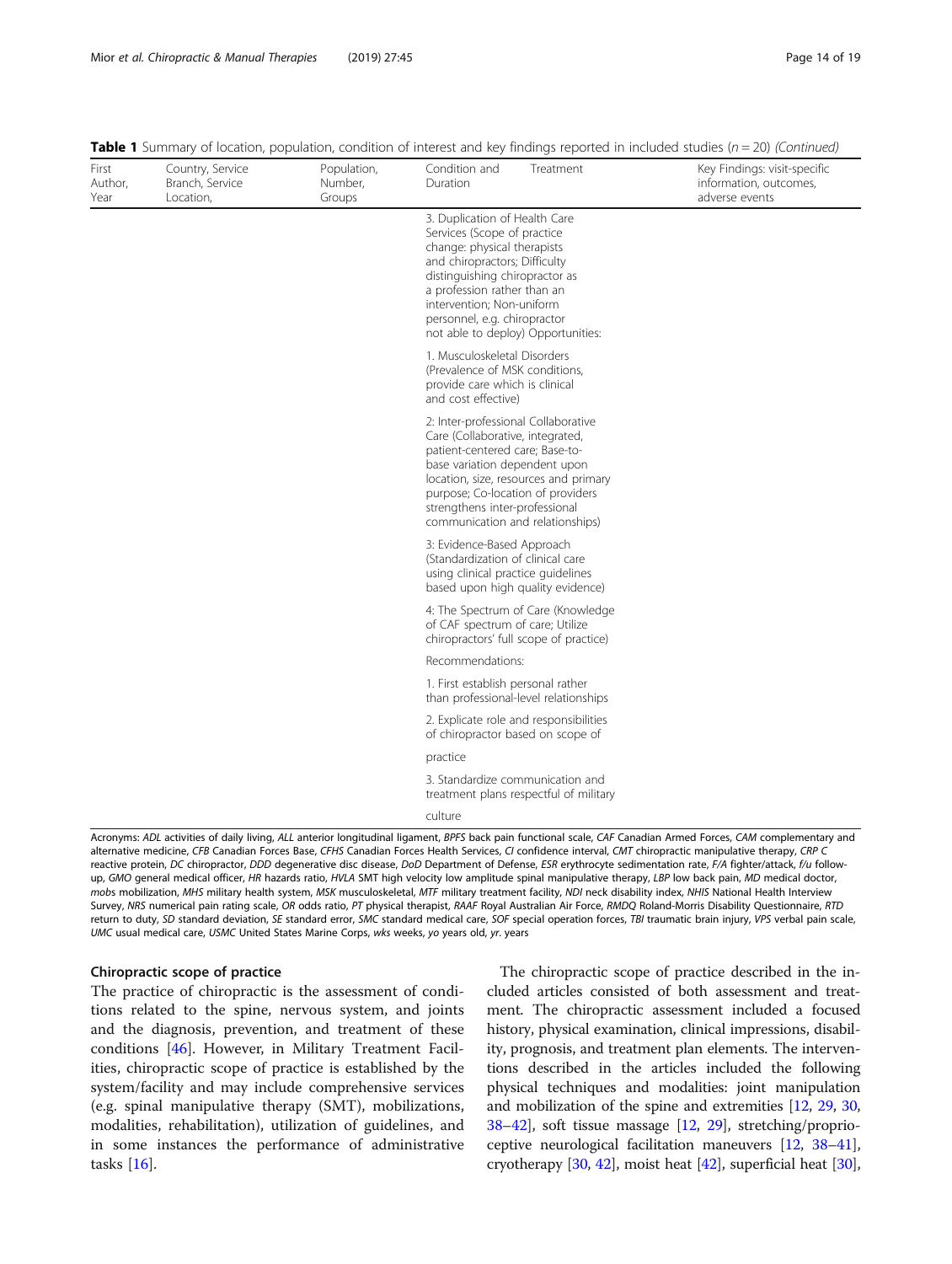McKenzie exercises [\[29\]](#page-18-0), exercise [\[12,](#page-17-0) [29,](#page-18-0) [30](#page-18-0), [38](#page-18-0)–[42](#page-18-0)], interferential current [\[12,](#page-17-0) [30](#page-18-0), [42\]](#page-18-0), ultrasound [[30](#page-18-0)], acupuncture [\[12](#page-17-0)], myofascial release [\[38\]](#page-18-0), ischemic compression [\[38\]](#page-18-0), advice on activities of daily living [[29](#page-18-0)], postural/ ergonomic advice [\[29,](#page-18-0) [39,](#page-18-0) [40](#page-18-0)], as well as nutritional and psychosocial aspects of treatment [\[42\]](#page-18-0).

# Delivery model and benefits

In the US, active duty military personnel predominantly attended an on-base clinic [\[16,](#page-17-0) [29](#page-18-0), [30,](#page-18-0) [38](#page-18-0)–[43](#page-18-0)]. Care was described as interdisciplinary; however, healthcare providers typically provided services in physical isolation from other care providers. Case discussions occurred most often when prompted by a referral. In this healthcare model, the service member's first point of contact is with a primary care provider who refers to chiropractic care if deemed necessary.

Chiropractors in the Military Health System are either contractors or employees of contractors, typically without healthcare and other benefits as part of their employment contract [[16](#page-17-0)]. The chiropractor's employment period is limited to the contract period. A decentralized leadership Military Health System structure may challenge the integration of chiropractic service into the Military Health System. Chiropractic care is a TRICARE benefit available to active duty service personnel but not their dependents [[16](#page-17-0)].

#### Challenges to collaboration

Challenges to collaboration were identified in two qualitative studies. Mior et al. described barriers to the integration of chiropractic services within the Canadian Forces Health Services (CFHS) [\[44](#page-18-0)]. Challenges to the integration of chiropractic services within the CFHS included base-tobase variation in referral procedures, which were associated with clinician preference and experience rather than a systematic approach. Mior et al. also reported that interprofessional communication varied by base and typically lacked standardized reporting [\[44\]](#page-18-0). The minimal reported interaction between chiropractors and CFHS healthcare providers apparently impeded the development of a positive inter-professional relationship. Chiropractic care was perceived as a duplication of physical therapy services, often considered more as a single intervention, that is spinal manipulative therapy, rather than as a profession.

Dunn et al. [[16\]](#page-17-0) identified that untimely access, unavailable services, and unobtained referrals could affect the integration of chiropractic services in the Military Health System. Despite the legislative mandates in the US, Dunn et al. argued that continued acceptance and integration will depend upon the chiropractors adding measurable value to service delivery [\[16\]](#page-17-0).

Both qualitative reports suggested that improved collaboration and/or integration was not possible without service availability at military treatment facilities. Also, ensuring care provided was consistent with the needs of the patients, while being respectful of the roles and responsibilities of others, was argued as important to en-sure sustainable integration [\[16](#page-17-0), [44](#page-18-0)].

# **Opportunities**

Opportunities to include chiropractic services within the active duty military were identified in several articles [[16](#page-17-0), [31](#page-18-0), [44\]](#page-18-0). These opportunities included providing clinical, cost effective evidence-based care for musculoskeletal conditions within an environment of inter-professional collaborative care. Specifically, within this environment the delivery of care would be based on clinical practice guidelines that draw upon the full scope of chiropractors' practice rather than solely the delivery of a specific intervention.

# Utilization of chiropractic services

The utilization rate of chiropractic services by active duty military members was reported in seven cross-sectional surveys [\[28](#page-18-0), [32](#page-18-0)–[37\]](#page-18-0). The reported utilization rate of chiropractic services over the preceding 12 months was consistent over time (2000–2011) in the United States but then decreased in 2013. Specifically, the utilization rate ranged between 5.2 and 10.5% among active duty military personnel [[28,](#page-18-0) [32](#page-18-0), [35](#page-18-0)–[37](#page-18-0)] and 14.8% in the Reserve/National Guard in 2007 [\[35](#page-18-0)], to a low of 2.9% in 2013 among services in the Military Health System [\[49](#page-18-0)]. In Australian military aircrew, 12% sought chiropractic services for flight-related neck pain [[33\]](#page-18-0), which is higher than the 12-month chiropractic service utilization in the US in the period 2008-2011.

# Type of conditions treated and duration of treatment period

Back pain with or without radiculopathy accounted for the majority of presentations [\[12](#page-17-0), [29](#page-18-0), [30](#page-18-0), [38,](#page-18-0) [39\]](#page-18-0). In a US cross-sectional study, 42.7% of respondents reported using chiropractic services for low back pain (LBP), 27.3% for headaches, and 10.9% for general health, wellness, and prevention [\[31](#page-18-0)]. In a Canadian cross-sectional survey, 97% of patients reported spine-related musculoskeletal complaints, of which 52% were LBP, and 3% involved conditions of the extremities [[12](#page-17-0)].

Neck pain was reported as the reason for chiropractic consult in several articles [[12](#page-17-0), [33](#page-18-0), [40](#page-18-0), [41](#page-18-0), [43](#page-18-0)]. In a survey of Australian air force personnel, 12% of the respondents sought chiropractic care for neck pain [[33\]](#page-18-0). Neck pain with radiating symptoms was reported in one crosssectional study [[12](#page-17-0)]. Aside from one of the included randomized controlled trials [[29\]](#page-18-0), most articles reported patients presenting with chronic musculoskeletal conditions [[12](#page-17-0), [30](#page-18-0), [31](#page-18-0), [40](#page-18-0), [43\]](#page-18-0).

Chiropractic treatment duration was reported in nine articles and varied considerably between articles [\[12](#page-17-0), [29](#page-18-0),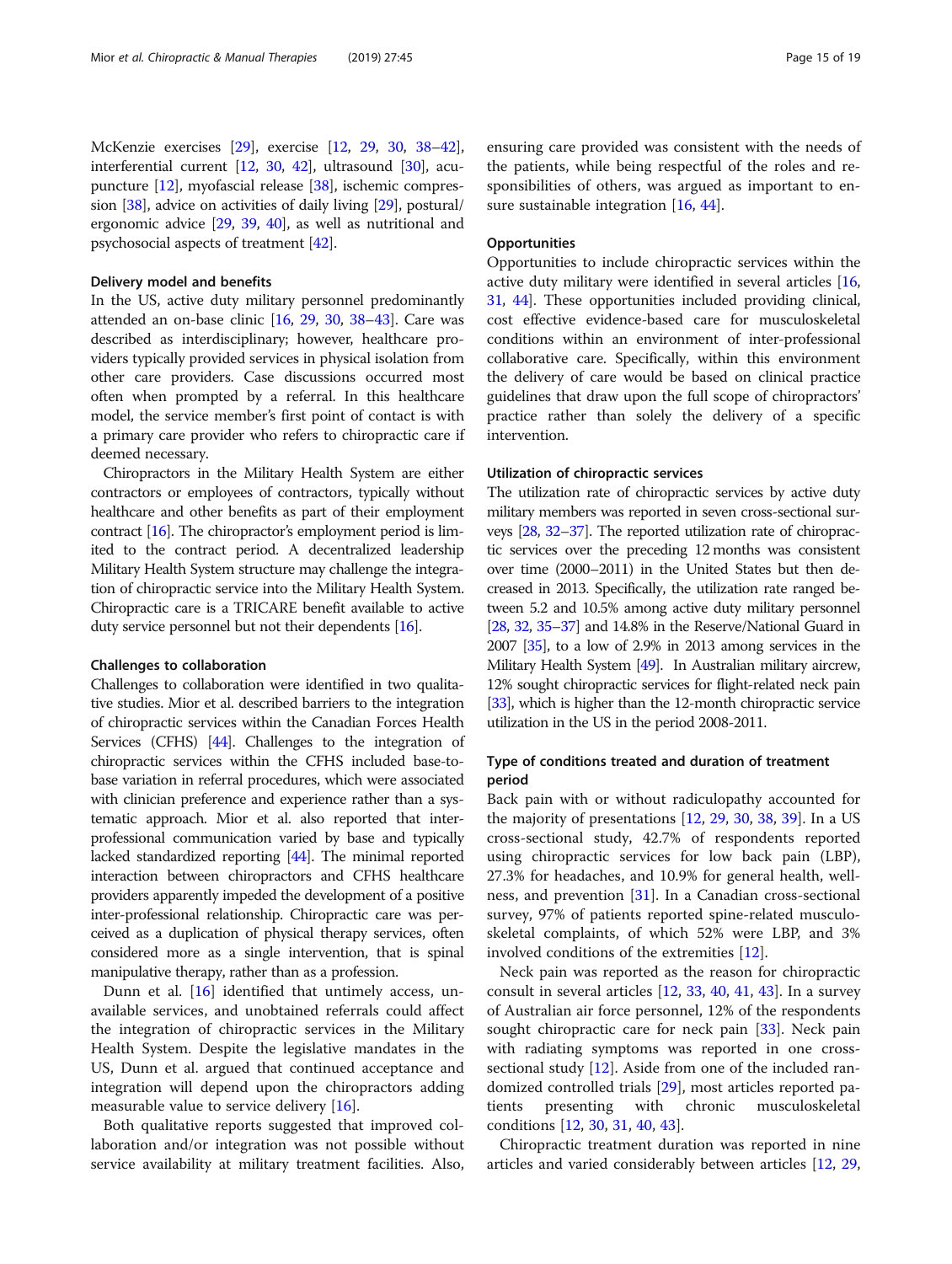[30,](#page-18-0) [38](#page-18-0)–[43\]](#page-18-0). In their cross-sectional study, Boudreau et al. [[12\]](#page-17-0) reported the average number of chiropractic visits as  $5.7 \pm 4.1$  (mean  $\pm$  SD), ranging from one to 25 visits. Goertz et al. [[29\]](#page-18-0) in their randomized control trial (RCT) scheduled up to two chiropractic visits weekly (eight visits) for a period of 4 weeks, and reported participants attended an average of seven visits. In another randomized controlled trial, patients were allocated to up to 12 visits over 6 weeks [\[30](#page-18-0)], with patients utilizing a much smaller number than the available number of visits. Patients who attended at least one visit to a chiropractor reported a mean number of chiropractic visits (mean ± SD) which varied across study sites and ranged from  $2.3 \pm 1.4$  (San Diego),  $4.7 \pm 2.5$  (Walter Reed), to  $5.4 \pm 2.6$  (Pensacola) [[30](#page-18-0)]. In a survey of US Military Treatment Facilities offering chiropractic services, the average number of patient visits to a chiropractor was 5.4, the highest reported patient visits of any complementary and alternative medicine provider in 2013 [[31\]](#page-18-0).

Case report participants reported the greatest number of chiropractic visits. The number varied from 16 visits over 30 weeks with an aviator instructor with acute LBP [[38\]](#page-18-0), a military officer with C3–5 anterior longitudinal ligament heterotopic ossification and ankyloses received 34 visits over 47 weeks [[43](#page-18-0)], and a Naval Petty Officer with low back and radicular pain attended 11 visits over 72 days [\[42](#page-18-0)].

# Outcomes of care

Reported outcomes of chiropractic care were predominantly positive. Favourable outcomes following chiropractic care were reported in each of the case reports, however in one case report the patient improved but did not return to duty [\[43\]](#page-18-0). In a Canadian cross-sectional study, active duty military reported satisfaction with care (94.2%) [[12](#page-17-0)]. Further, all physicians in this study identified a perceived demand for chiropractic services, and the majority (80.6%) were satisfied with chiropractic services [\[12\]](#page-17-0).

In a RCT, Goertz et al. [[29](#page-18-0)] reported a mean difference favouring chiropractic manipulative therapy (CMT) in addition to standard medical care (SMC) over SMC alone for each of the primary outcomes at 2 and 4 weeks in acute LBP subjects. A greater percentage of participants in the SMC plus CMT group (73%) rated their global improvement as pain completely gone, much better, or moderately better, compared with 17% in the SMC group. Similarly in another RCT, Goertz et al. [\[30\]](#page-18-0) reported mean differences favouring usual medical care (UMC) with chiropractic care (CC) over UMC alone for each of the primary outcomes at 6 and 12 weeks, although the magnitude of difference decreased at 12 weeks. Additionally, secondary outcomes of worst LBP intensity and symptom bothersomeness also favoured UMC + CC over UMC. Overall, UMC + CC identified better global perceived

improvement, satisfaction with care, and used less pain medication.

The DeVocht et al. [\[45\]](#page-18-0) RCT assessed if a short course (4 visits) of CMT improved reaction and response time outcomes in special operation forces military compared to wait-list control. Despite observing an immediate effect after the first session on complex response task, no significant between group differences were reported for any of the outcome measures at 2 weeks.

# Adverse events

Adverse events were reported in three articles, all RCTs [[29,](#page-18-0) [30](#page-18-0), [45](#page-18-0)]. Although there were no serious adverse events reported, two studies reported 6 minor events of which 5 were unrelated to trial procedures and 1 related to SMT [\[45\]](#page-18-0). In a large RCT [[33\]](#page-18-0), there were 62 events reported, where 19 were in the usual care group and 43 in the usual care and chiropractic care group. The majority (49/62) were reported as muscle or joint stiffness related to either chiropractic care, physiotherapy care or self-care.

# **Discussion**

We found 20 articles that described chiropractic services within the active military worldwide. The majority of articles  $(n = 17)$  were from the US, with additional information provided from articles from Canada  $(n = 2)$  and Australia ( $n = 1$ ). The majority were cross-sectional studies assessing utilization or access of chiropractic services or case reports highlighting common or unique conditions managed; there were only three RCTs evaluating chiropractic as an intervention in this setting. The majority of included articles were published between 2006 and 2010  $(n = 9)$  but the more robust designed clinical studies were published in the last 2 years. There is less research related to chiropractic services in active military personnel compared to that involving veterans [[16](#page-17-0), [47](#page-18-0)].

We found that chiropractic services are provided to active duty military in on-base clinical facilities in only one country, the US; this is driven by US legislation [\[16](#page-17-0)]. Regardless of location, services are typically accessed through a gatekeeper, usually a medical physician [[16](#page-17-0), 44. Care delivery models vary but the extent of integration of chiropractic services within the US Military Health System remains unclear. In the US and Canada, chiropractic services are available to active duty military; however, they are delivered by paid contracted chiropractors in the US, as opposed to a third party insured military personnel benefit in Canada. It is unclear what service delivery models exist in countries other than the US and Canada as we located no articles describing this. However, it appears that the inherent gatekeeper referral processes influence the access to chiropractic services.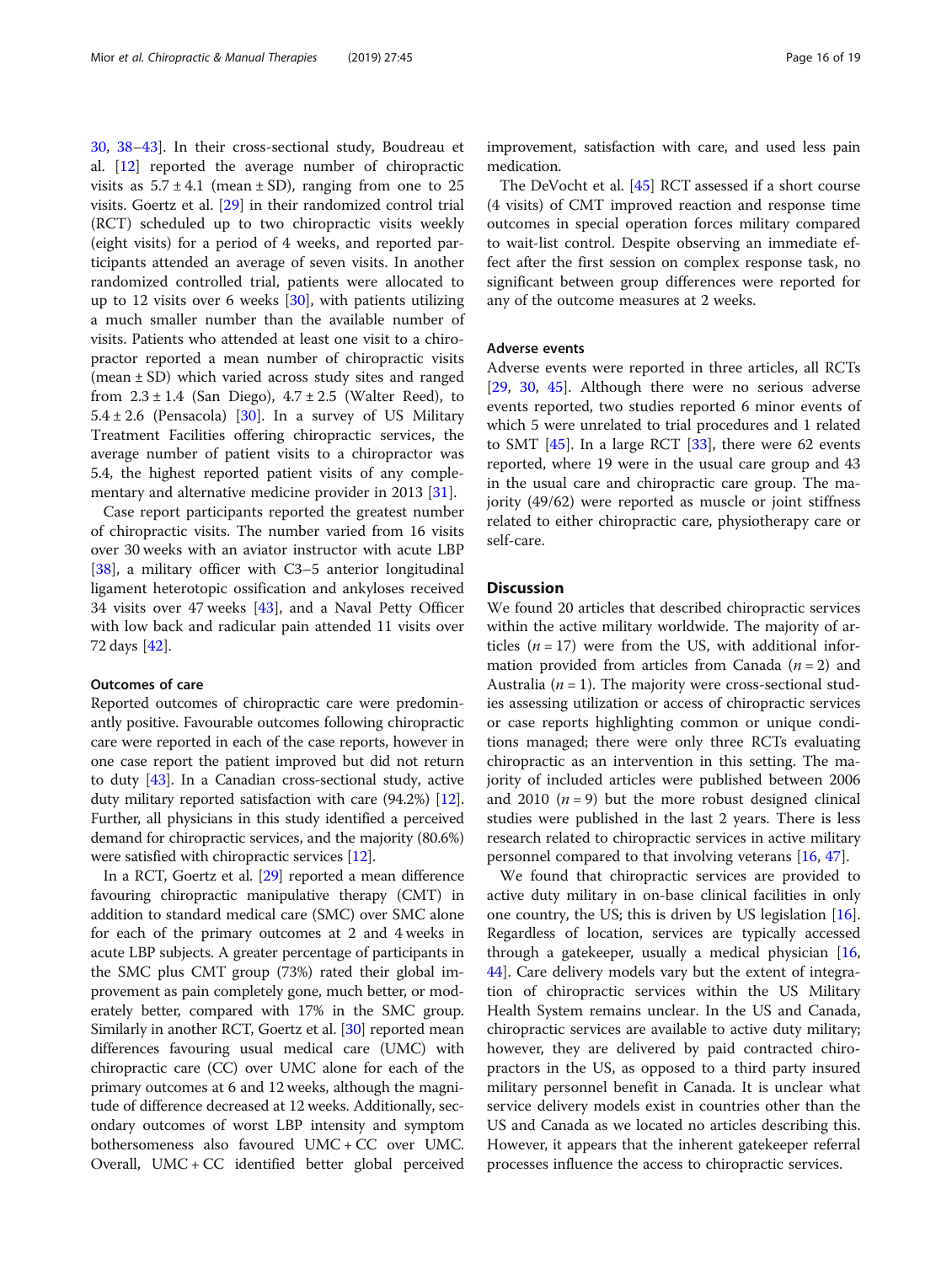Reported 12-month utilization of chiropractic services in the US ranged from 2.9 to 10.5% between 2000 and 2013 [\[28,](#page-18-0) [32](#page-18-0), [36,](#page-18-0) [37\]](#page-18-0). Outside of the US, we found only one study reporting a 12% utilization of chiropractic services among Australian military aircrew [[33](#page-18-0)]. The reported utilization seems similar to that reported in the general population [[48](#page-18-0)].

Aside from one randomized controlled trial which included acute LBP patients, most articles reported patients presenting with chronic musculoskeletal conditions. These findings are similar to those seen in the general population, where musculoskeletal conditions are the predominant reason for consulting chiropractors [[48](#page-18-0)]. The frequency of chiropractic visits reported in cross-sectional studies ranged from a mean of 5.4 in a survey of US Military Treatment Facilities [\[31\]](#page-18-0) to 5.7 in a single Canadian base [\[12\]](#page-17-0). In Canada, limits to covered benefits and policy may influence visit frequency.

Outcomes of care provided by chiropractors was positive in most of the reported clinical studies; however, six of these were case report designs that cannot evaluate effectiveness. In two included RCTs, outcomes favoured usual medical care and chiropractic care compared to standard medical care alone. These findings are consistent with recent LBP guidelines supporting the use of manual and conservative care [[49](#page-18-0)–[51](#page-18-0)]. However, in the larger LBP pragmatic trial [[30\]](#page-18-0), treatment included interventions of questionable effectiveness [\[51](#page-18-0)]; suggesting further clinical trial data are required to assess if practice is consistent with current guidelines.

In another RCT, the use of a short course (4 visits over 2 weeks) of chiropractic manual therapy to improve select measures of performance in special operations military personnel was no different from wait-list control [[45\]](#page-18-0). Despite empirical evidence of performance enhancement following manual therapy, the immediate but not statistically significant longer-term effect reported in this study is consistent with findings in systematic reviews assessing the impact of manual therapy on performance [\[52](#page-18-0), [53\]](#page-18-0).

Our review adds to a previous review examining the integration of chiropractic services in military and veteran health care facilities [\[47\]](#page-18-0). We add new information assessing chiropractic services in active duty military from articles in the US, Canada, and Australia. Unfortunately, we found no evidence of chiropractic services provided to active duty military in other countries. The majority of the articles emanated from the US where chiropractic services were included in the Military Health System since 1995 [[47](#page-18-0)]. Little is known about the nature of integration of chiropractic services in the US Military Health System, but evidence suggests that it varies from base-to-base  $[16, 47]$  $[16, 47]$  $[16, 47]$ . We add new information from Canada highlighting the challenges and

opportunities of the inclusion of chiropractic services in active duty military [\[44](#page-18-0)]. Given utilization data is limited to the US and Australian Air Force, further descriptive studies are required to fill this gap worldwide.

Understanding the characteristics of chiropractic services provided is important in assessing and maximizing quality of care [\[54\]](#page-18-0). The significant expansion of chiropractic services within the US Military Health System has been largely driven by legislative directives, which in themselves may challenge the nature and extent of system integration  $[16]$  $[16]$ . If value of services is measured by system needs rather than that of the providers [[16\]](#page-17-0), then system and care-based outcomes are important assessment metrics required to ensure continued success. Our scoping review suggests little is known about the clinical and quality metrics of chiropractic services in active duty military globally. Qualitative studies could provide the necessary understanding of the system and resource barriers and potential opportunities for inclusion or expansion of chiropractic services worldwide.

# Strengths and limitations

A strength of our scoping review was the systematic process used to collect and summarize the evidence from this diverse body of literature. A scoping review is the most appropriate method to collect and organize diverse information and to develop a picture of the existing evidence base when a broad research question is asked [[55\]](#page-18-0). Our health sciences librarian conducted a broad and methodologically rigorous literature search, which was reviewed by a second librarian. Further, we searched two military specific databases in an effort to capture all discipline specific relevant articles. Study selection was based upon detailed inclusion and exclusion criteria to ensure that consensus between paired independent reviewers was transparent and reproducible.

There are limitations in this review. In keeping with the scoping review framework we collated the evidence on chiropractic care in the military and did not critically appraise the methodology of the reported articles [\[19\]](#page-17-0). Future systematic reviews focusing on the specific factors discussed in this review should include an appraisal of the study methods. We restricted our search to include articles in the English language, which may have excluded some relevant articles. However, chiropractic journals publish in English, which is recognized as the standard language of science, thereby reducing this risk [\[56\]](#page-18-0).

# Conclusion

Our scoping review explored the available evidence related to chiropractic services within active duty military. The majority of the articles emanated from the US and were cross-sectional in nature. Two recent RCTs provide evidence of comparative effectiveness of adding chiropractic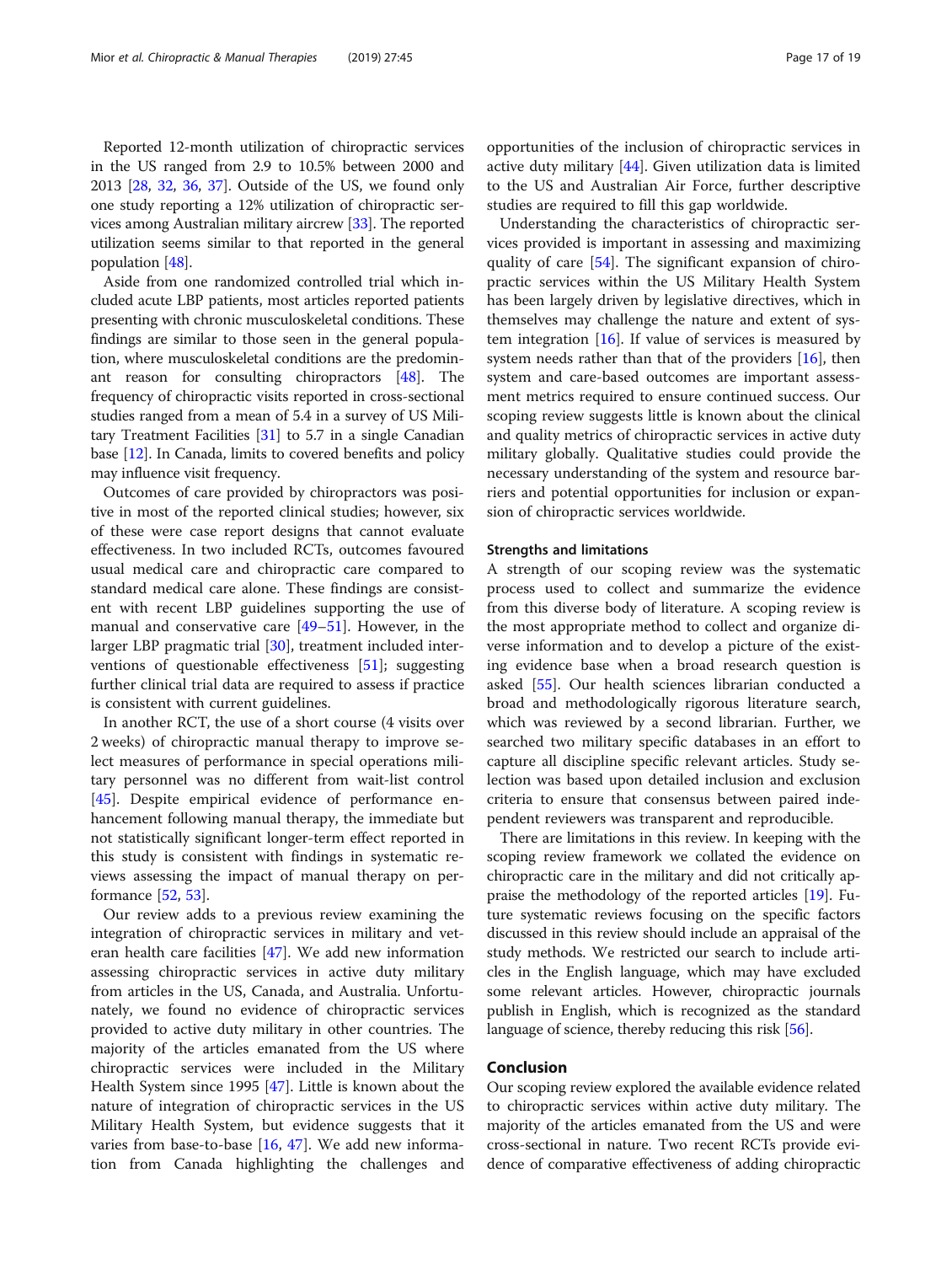<span id="page-17-0"></span>care to usual medical care. Despite the reported use of chiropractic services in Australia, Canada, and the US, there is little available published evidence related to the nature, use, and outcomes of chiropractic care in active duty military. Our review suggests the need for further qualitative, descriptive, and clinical trial data worldwide to inform the role and value of chiropractic services in active duty military globally.

# Additional files

[Additional file 1:](https://doi.org/10.1186/s12998-019-0259-6) Search Strategy (DOCX 21 kb)

#### Acknowledgements

The authors would like to acknowledge the invaluable contributions to this scoping review by Kent Murnaghan.

#### Authors' contributions

Made substantial contributions to conception and design, or acquisition of data, or analysis and interpretation of data;-DS, SM, DT, CC, ATV. Been involved in drafting the manuscript or revising it critically for important intellectual content-DS, SM, DT, CC, SF, ATV, PC. Each author should have participated sufficiently in the work to take public

responsibility for appropriate portions of the content; and-DS, SM, DT, CC, SF, ATV, PC. Agreed to be accountable for all aspects of the work in ensuring that questions related to the accuracy or integrity of any part of the work are appropriately investigated and resolved-DS, SM, DT, CC, SF, ATV, PC. All authors read and approved the final manuscript.

#### Funding

This research was undertaken, in part, thanks to funding from the Canadian Chiropractic Association and the Ontario Chiropractic Association to the Centre for Disability Prevention and Rehabilitation at the University of Ontario Institute of Technology. The funding sources had no role in the design, execution, analyses or interpretation of the data, or decision to submit results.

#### Availability of data and materials

Not applicable.

# Ethics approval and consent to participate

This research did not involve human subjects, human material or human data. Ethics approval and consent are not applicable.

# Consent for publication

Not applicable. Manuscript does not include details, images or videos relating to an individual person.

#### Competing interests

DS, SM, CC, PC and SF have received research funding from the Canadian national and provincial chiropractic organizations, either as salary support or for research project funding. SF is Deputy-Editor-in-Chief for Chiropractic and Manual Therapies; however, he did not have any involvement in the editorial process for this manuscript and was blinded from the editorial system for this paper from submission to decision.

#### Author details

<sup>1</sup>UOIT-CMCC Centre for Disability Prevention and Rehabilitation, University of Ontario Institute of Technology (UOIT) and Canadian Memorial Chiropractic College (CMCC), 6100 Leslie Street, Toronto, Ontario M2H 3J1, Canada. 2 Department of Research and Innovation, Canadian Memorial Chiropractic College, 6100 Leslie Street, Toronto, Ontario M2H 3J1, Canada. <sup>3</sup>Department of Graduate Studies, Canadian Memorial Chiropractic College, 6100 Leslie Street, Toronto, Ontario M2H 3J1, Canada. <sup>4</sup>Faculty of Health Sciences, University of Ontario Institute of Technology (UOIT), 2000 Simcoe Street North, Oshawa, Ontario L1G 0C5, Canada. <sup>5</sup> Department of Chiropractic, Faculty of Science and Engineering, Macquarie University, Level 3, 17 Wally's Walk, North Ryde, NSW 2109, Australia. <sup>6</sup>Faculty of Health Sciences, University of Ontario Institute of Technology (UOIT), 2000 Simcoe Street North, Oshawa, Ontario L1G 0C5, Canada.

Received: 20 February 2019 Accepted: 22 May 2019 Published online: 15 July 2019

# References

- 1. Spooner SP, Tyner SD, Sowers C, Tsao J, Stuessi K. Utility of a sports medicine model in military combat concussion and musculoskeletal restoration care. Mil Med. 2014;179:1319–24.
- 2. Rowe P, Hébert LJ. The impact of musculoskeletal conditions on the Canadian forces. In: Aiken A, Bélanger S, editors. Shaping the future: military and veteran health research. Kingston: Canadian Defence: Academy Press; 2011. p. 377–91.
- 3. Litow CD, Krahl PL. Public health potential of a disability tracking system: analysis of U.S. navy and marine corps physical evaluation boards 2005- 2006. Mil Med. 2007;172:1270–4.
- Born J, Hawes R, Whitehead J. Results from health and lifestyle information survey of Canadian forces personnel 2008/2009. In: Regular Force version: your health speaks volumes. Ottawa: Government of Canada; 2010.
- 5. Canadian Forces Health Services Group. Surgeon General's Report 2014: Consolidation, Innovation, Readiness. Ottawa: Government of Canada, Department of National Defence; 2014.
- 6. Ang B, Harms-Ringdahl K. Neck pain and related disability in helicopter pilots: a survey of prevalence and risk factors. Aviat Space Environ Med. 2006;77:713–9.
- 7. Wickes S, Scott J, Greeves J. Epidemiology of flight-related neck pain in Royal air Force (RAF) aircrew. Aviation, space, and environmental medicine, vol. 76; 2006. p. 298.
- Hiebert R, Campello MA, Weiser S, Ziemke GW, Fox BA, Nordin M. Predictors of short-term work-related disability among active duty US navy personnel: a cohort study in patients with acute and subacute low back pain. Spine J. 2012;12:806–16.
- 9. Smith L, Westrick R, Sauers S, et al. Underreporting of musculoskeletal injuries in the US army: findings from an infantry brigade combat survey. Sports Health 2016; 8(6):507-513
- 10. Canada Parliament House of Commons. Caring for Canada's Ill and Injured Military Personnel (June 2014) 41<sup>st</sup> Parliament, 2<sup>nd</sup> Session. In: Standing Committee on National Defence. Ottawa: Government of Canada; 2014. p. 1–93.
- 11. Cote P, Wong JJ, Sutton D, et al. Management of neck pain and associated disorders: a clinical practice guideline from the Ontario protocol for traffic injury management (OPTIMa) collaboration. Eur Spine J. 2016;25:2000–22.
- 12. Boudreau LA, Busse JW, McBride G. Chiropractic services in the Canadian Armed Forces: a pilot project. Mil Med. 2006;171:572–6.
- 13. McGee JC, Bise CG, Stevens JM. An orthopedic performance improvement initiative at a small military treatment facility. Mil Med. 2017;182:18–25.
- 14. Brawley S, Fairbanks K, Nguyen W, Blivin S, Frantz E. Sports medicine training room clinic model for the military. Mil Med. 2012;177:135–8.
- 15. Kelly EW, Bradway LF. A team approach to the treatment of musculoskeletal injuries suffered by navy recruits: a method to decrease attrition and improve quality of care. Mil Med. 1997;162:354–9.
- 16. Dunn AS, Green BN, Gilford S. An analysis of the integration of chiropractic services within the United States military and veterans' health care systems. J Manip Physiol Ther. 2009;32:749–57.
- 17. Green BN, Johnson CD, Lisi AJ, Tucker J. Chiropractic practice in military and veterans health care: the state of the literature. J Can Chiropr Assoc. 2009; 53:194–204.
- 18. Lisi AJ, Brandt CA. Trends in the use and characteristics of chiropractic services in the Department of Veterans Affairs. J Manip Physiol Ther. 2016; 39:381–6.
- 19. Arksey H, O'Malley L. Scoping studies: towards a methodological framework. Int J Soc Res Methodol. 2005;8:19–32.
- 20. Levac D, Coquhoun H, O'Brien K. Scoping studies: advancing the methodology. Implement Sci. 2010;5:1–9.
- 21. O'Brien KK, Colquhoun H, Levac D, et al. Advancing scoping study methodology: a web-based survey and consultation of perceptions on terminology, definition and methodological steps. BMC Health Serv Res. 2016;16:305.
- 22. Tricco AC, Lillie E, Zarin W, et al. PRISMA extension for scoping reviews (PRISMA-ScR): checklist and explanation. Ann Intern Med. 2018;169:467–73.